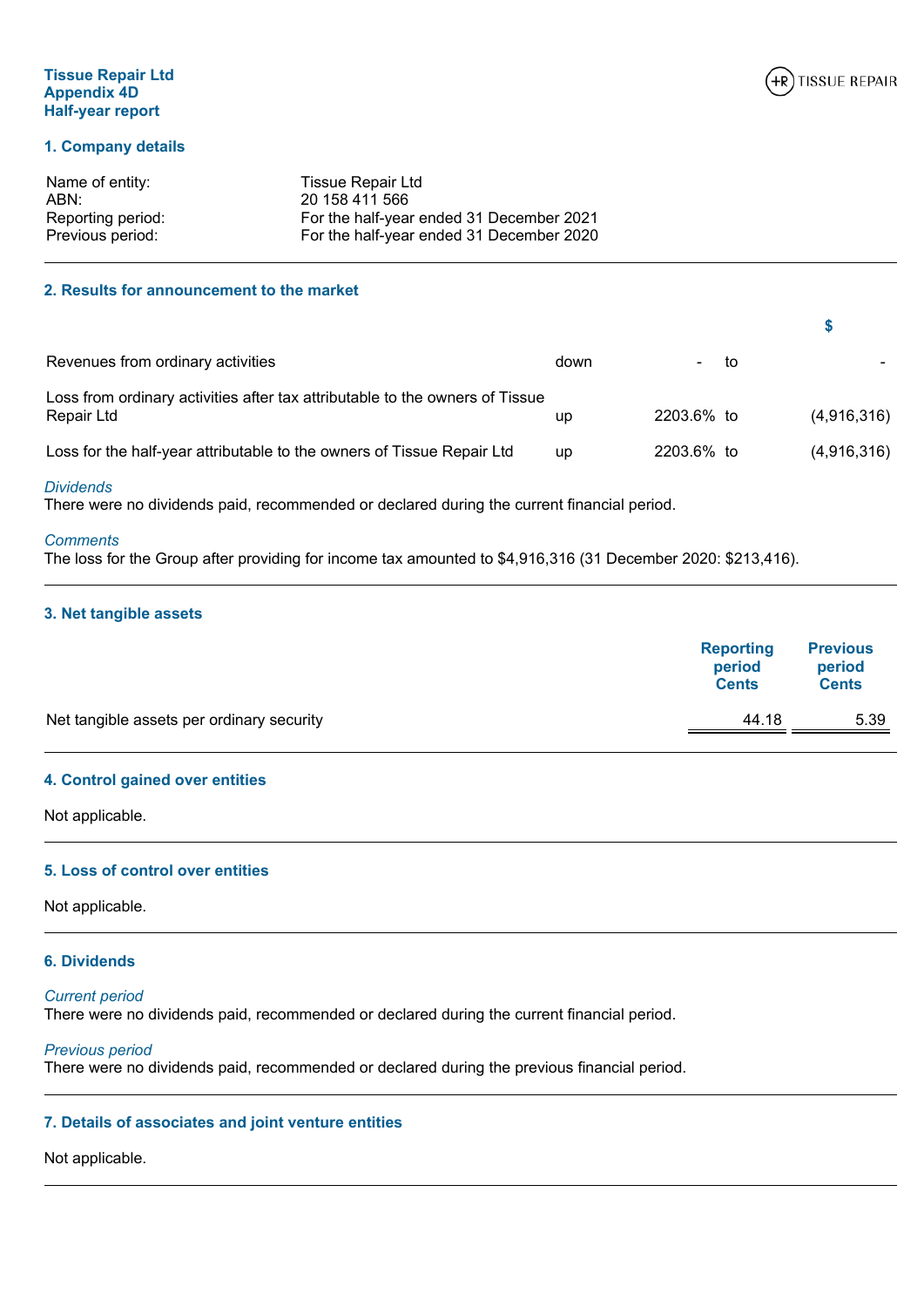

# **8. Foreign entities**

*Details of origin of accounting standards used in compiling the report:*

Not applicable.

# **9. Audit qualification or review**

*Details of audit/review dispute or qualification (if any):*

The financial statements were subject to a review by the auditors and the review report is attached as part of the Half Year Financial Report.

# **10. Attachments**

# *Details of attachments (if any):*

The Half Year Financial Report of Tissue Repair Ltd for the half-year ended 31 December 2021 is attached.

**11. Signed**

Signed \_\_\_\_\_\_\_\_\_\_\_\_\_\_\_\_\_\_\_\_\_\_\_\_\_\_\_ Date: 24 February 2022

Jack Lowenstein Non-Executive Chair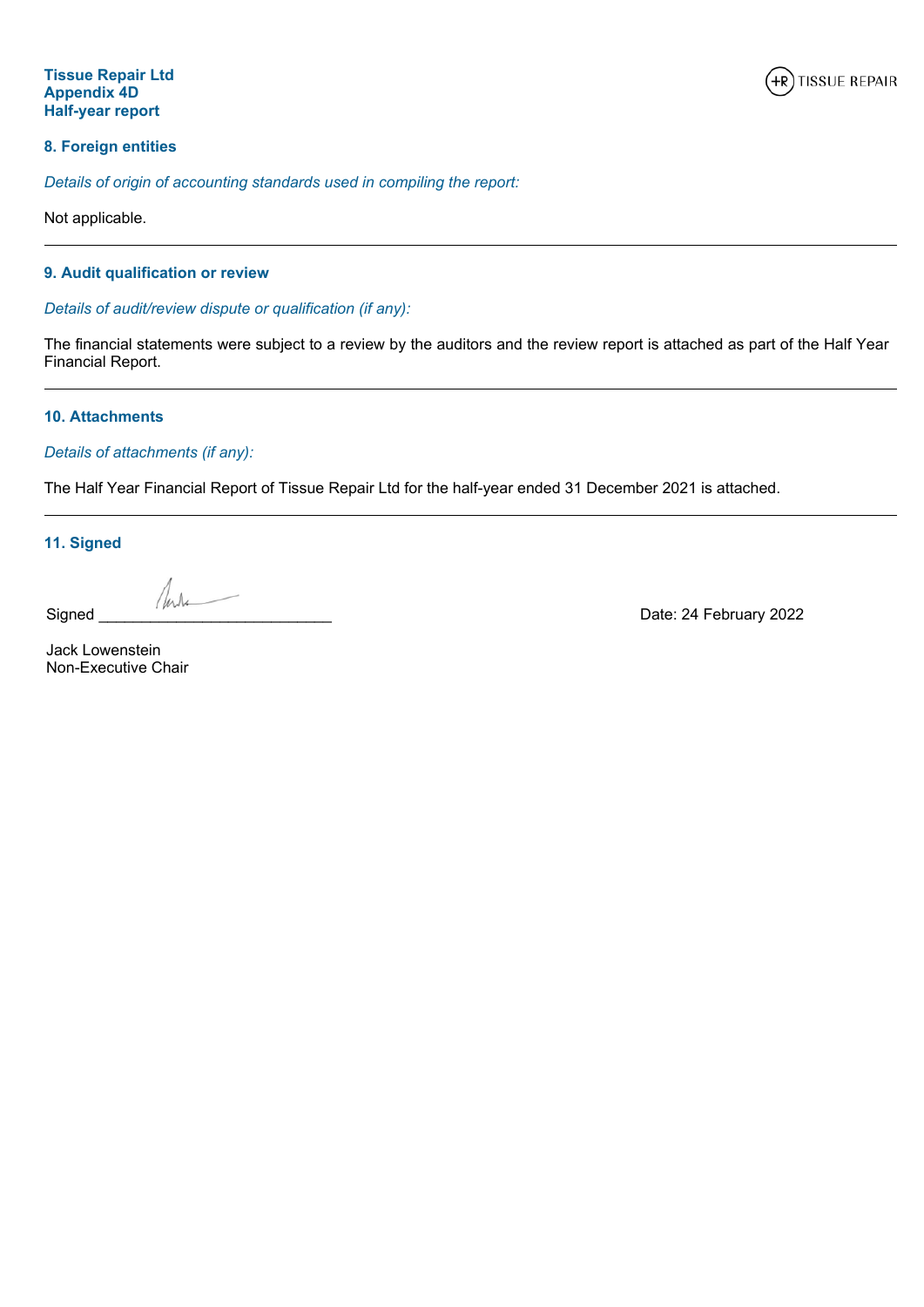

# **Tissue Repair Ltd**

**ABN 20 158 411 566**

**Half Year Financial Report - 31 December 2021**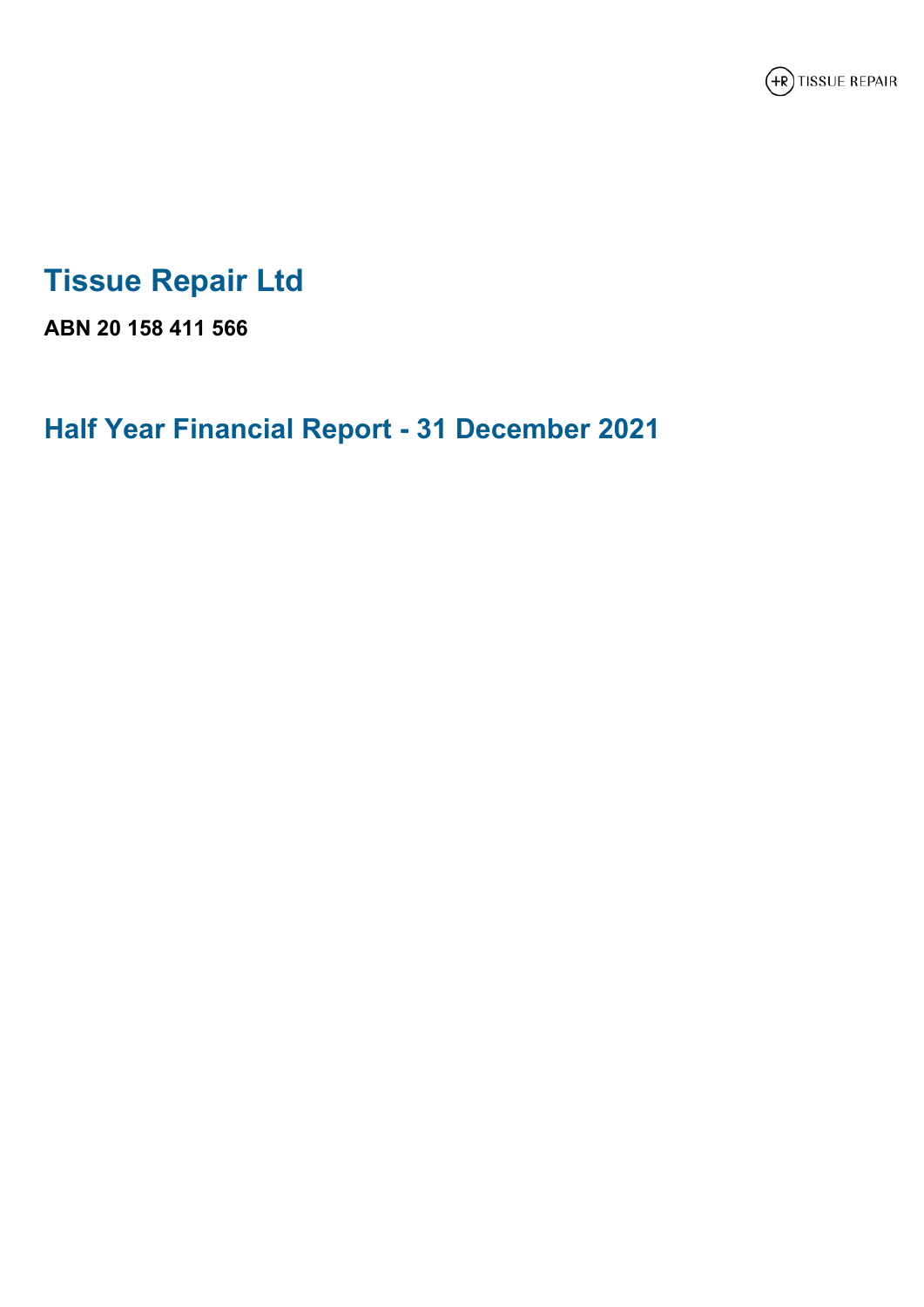# **Tissue Repair Ltd Corporate directory 31 December 2021**



| <b>Directors</b>            | Mr Tony Charara (Executive Director)<br>Mr Jack Lowenstein (Non-Executive Chair)<br>Mr Max Johnston (Non-Executive Director)<br>A/Prof Craig Stamp (Non-Executive Director)<br>Mr Bryan Gray (Non-Executive Director) |
|-----------------------------|-----------------------------------------------------------------------------------------------------------------------------------------------------------------------------------------------------------------------|
| Company secretary           | Alistair McKeough                                                                                                                                                                                                     |
| Registered office           | Level 10, 255 Pitt Street<br>Sydney NSW 2000                                                                                                                                                                          |
| Principal place of business | Level 10, 255 Pitt Street<br>Sydney NSW 2000                                                                                                                                                                          |
| Share register              | Automic Pty Ltd<br>Deutsche Bank Tower<br>Level 5/126 Phillip Street<br>Sydney NSW 2000                                                                                                                               |
| Auditor                     | <b>Pitcher Partners</b><br>Level 16, Tower 2, Darling Park<br>201 Sussex Street<br>Sydney NSW 2000                                                                                                                    |
| Stock exchange listing      | Tissue Repair Ltd shares are listed on the Australian Securities Exchange                                                                                                                                             |
| <b>ASX Code</b>             | TRP                                                                                                                                                                                                                   |
| Website                     | www.tissuerepair.com.au                                                                                                                                                                                               |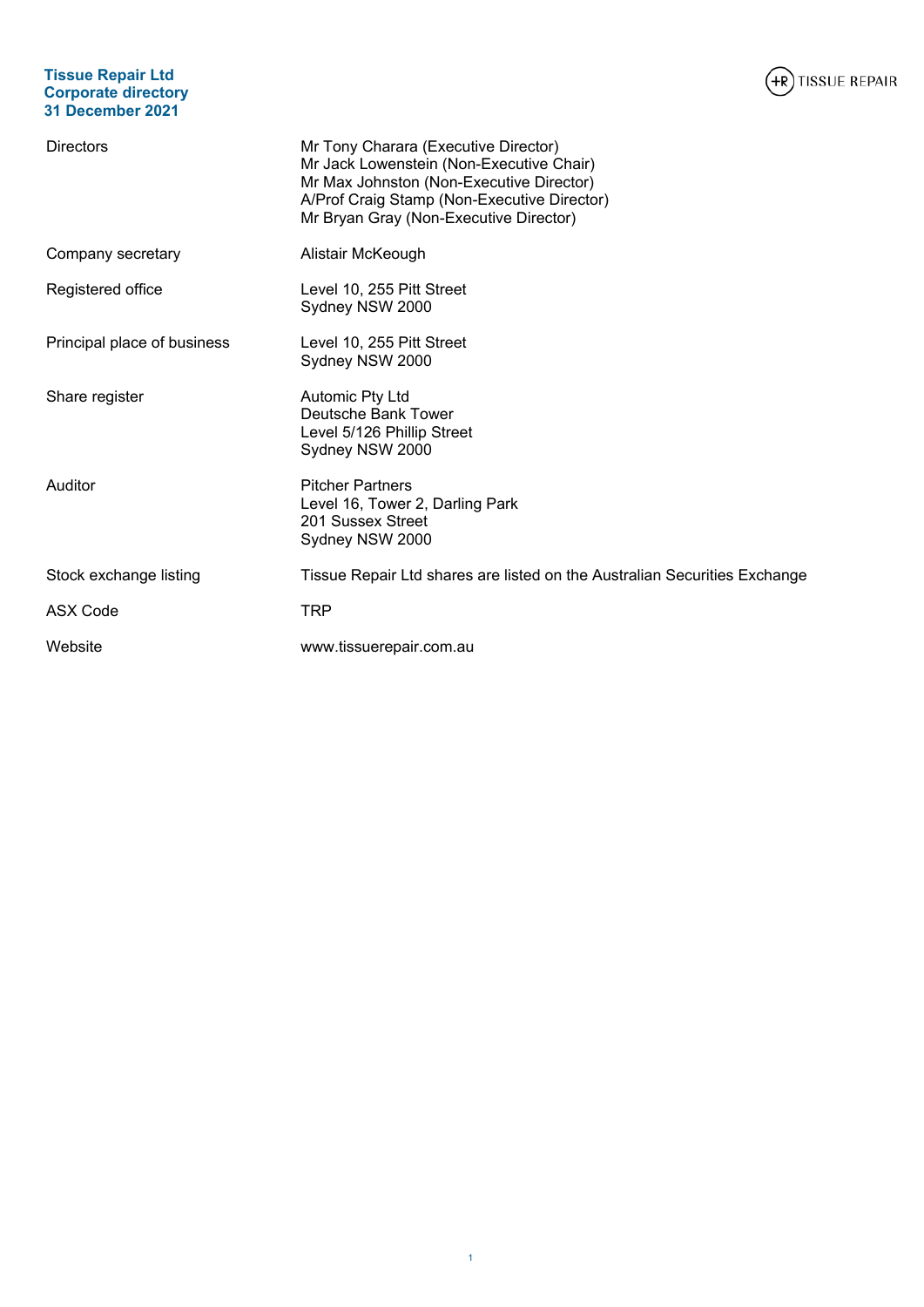

# **Tissue Repair Ltd Contents 31 December 2021**

| Directors' report                                                       | 3  |
|-------------------------------------------------------------------------|----|
| Auditor's independence declaration                                      | 5  |
| Consolidated statement of profit or loss and other comprehensive income | 6  |
| Consolidated statement of financial position                            | 7  |
| Consolidated statement of changes in equity                             | 8  |
| Consolidated statement of cash flows                                    | 9  |
| Notes to the consolidated financial statements                          | 10 |
| Directors' declaration                                                  | 20 |
| Independent auditor's review report to the members of Tissue Repair Ltd | 21 |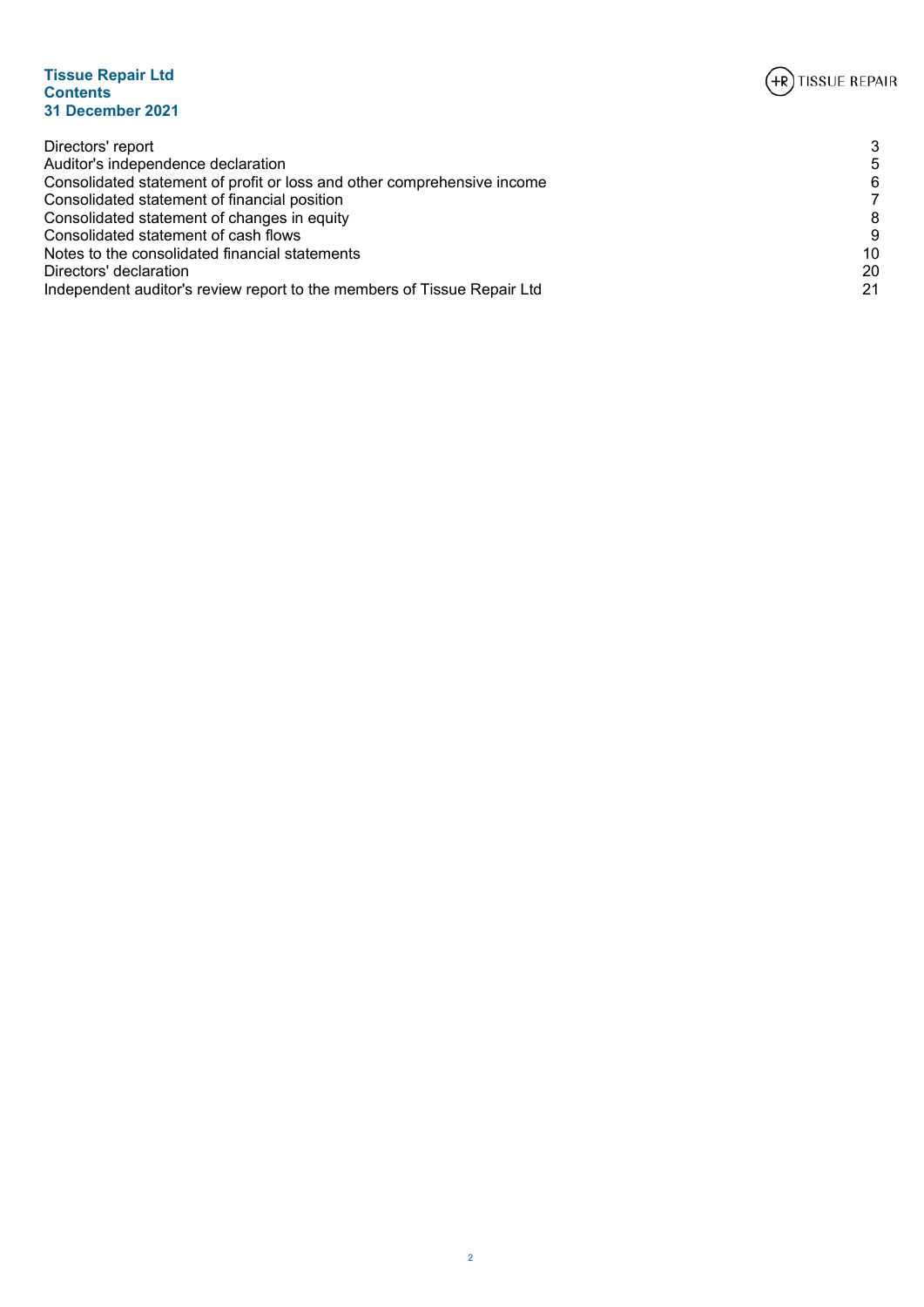# **Tissue Repair Ltd Directors' report 31 December 2021**



<span id="page-5-0"></span>The directors present their report, together with the financial statements, on the consolidated entity (referred to hereafter as the 'Group') consisting of Tissue Repair Ltd (referred to hereafter as the 'Company' or 'parent entity') and the entities it controlled at the end of, or during, the half-year ended 31 December 2021.

## **Directors**

The following persons were directors of Tissue Repair Ltd during the whole of the financial half-year and up to the date of this report, unless otherwise stated:

| <b>Name</b>     | Independence status                 | <b>Appointment date</b> |  |  |
|-----------------|-------------------------------------|-------------------------|--|--|
| Tony Charara    | Co-Founder, Executive Director      | 17 May 2012             |  |  |
| Jack Lowenstein | Independent, Non-Executive Chair    | 13 August 2021          |  |  |
| Max Johnston    | Independent, Non-Executive Director | 7 Oct 2021              |  |  |
| Craig Stamp     | Independent, Non-Executive Director | 7 Oct 2021              |  |  |
| Bryan Gray      | Independent, Non-Executive Director | 7 Oct 2021              |  |  |

## **Principal activities**

Tissue Repair is a clinical stage biopharmaceutical company developing advanced wound healing products targeting applications in the chronic wound and cosmetic procedure aftercare markets, with the potential for further development of related technologies.

# **Financial update**

The Group recorded a loss of \$4,916,316 for the six months ending 31 December 2021 (31 December 2020: \$213,416). The Group's operating cash outflows for the half year was \$2,526,159 (31 December 2020: \$149,543) and reported closing cash of \$26,613,631 at 31 December 2021 (30 June 2021 \$7,763,764).

# **Review of operations**

The Company has made robust operational progress in the short period since listing.

#### *TR-987 Wound Drug Candidate*

- Manufacturing completed three pilot batch runs of its Active Pharmaceutical Ingredient (API) material. Production of pilot batch number three was completed in late January 2022 and is undergoing analysis. After this the Company intends to progress to commercial scale engineering batch production.
- The Company has appointed a Toxicology and Safety (Tox) advisory team based in the US and Australia. During the March 2022 quarter, in consultation with the Tox advisors, the Company will approach the US FDA requesting a Type C meeting to seek feedback on the intended toxicology and safety program, and other matters related to its proposed Phase III clinical trial program. The meeting is in addition to the formal end of Phase II meeting and Phase III trial approval request planned for later in the year.
- The Company has appointed its final analytical partners to undertake validation of the suite of its analytical methods. Once the first engineering production run is complete, validation work on each test will commence. These partners include Avomeen, Sequens and The University of Georgia Complex Carbohydrate Research Centre.
- The Company is in the latter stages of selecting a Contract Manufacturing Organisation (CMO) and supplier of specialised equipment for the gel product needed for Phase III clinical supplies and ongoing commercial manufacture.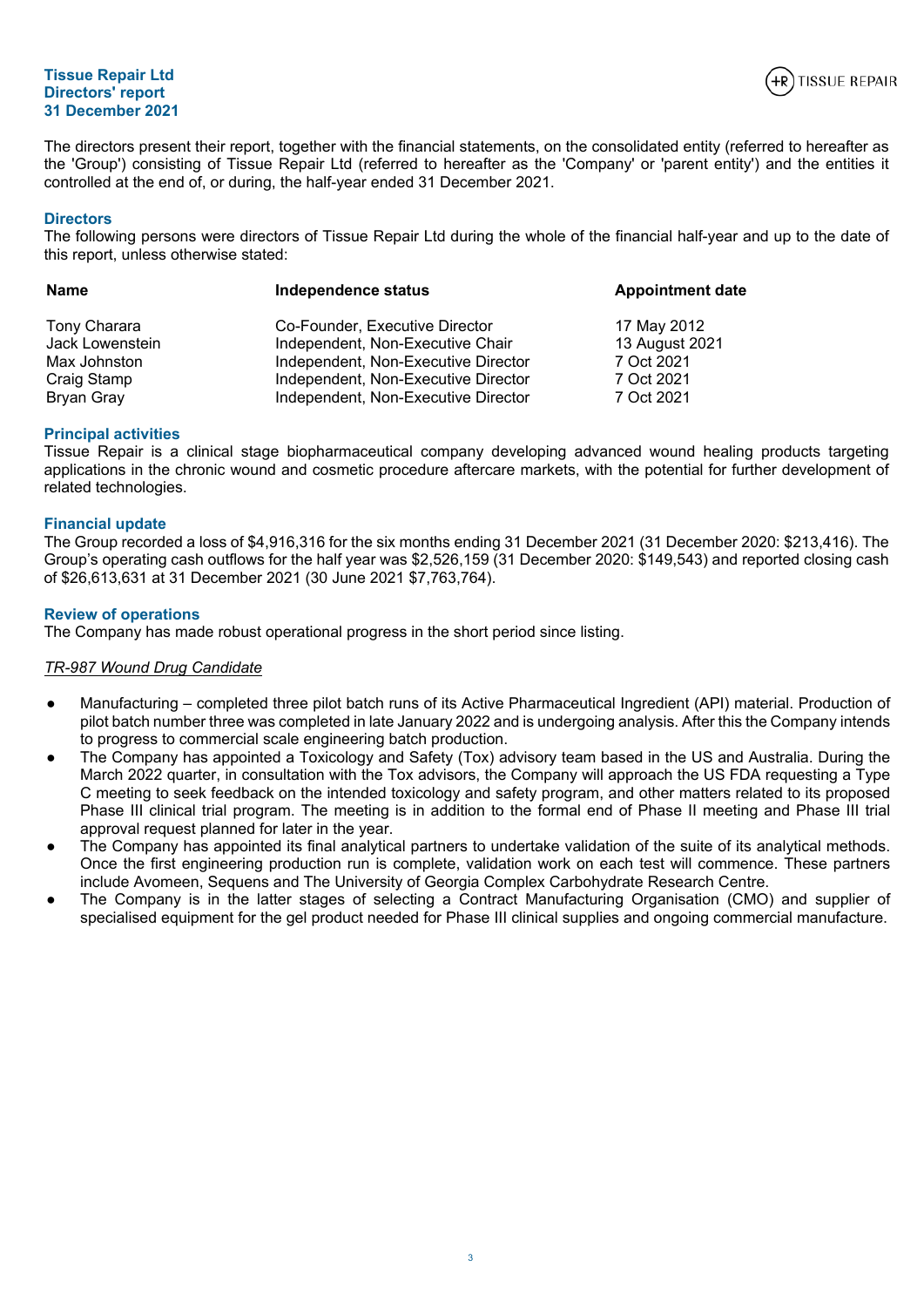

# *Aesthetic Commercialisation (TR Pro+)*

The Company completed its independent market research report for TR Pro+ consisting of 14 one-on-one interviews and a 57-respondent online survey with dermatologists, plastic surgeons, clinicians and other healthcare professionals. The outcome of the research was very positive:

- 86% of respondents considered the product concept to be appealing. The researchers advised that this response was extremely positive when benchmarked against similar treatment options;

- 96% of respondents indicated that out of 16 cosmetic treatments, a strict recovery program was most important for laser treatments and dermabrasion which aligns closely to our clinical data and provides a strong rationale to use TRPro+; and

- 82% of Dermatologists would like the product to be available from their clinics as a treatment option.

- The Company has engaged Hahn Pharma to commence recruiting some 15-20 clinicians in a real-world evidence study (ie: product familiarisation program). This work is expected to commence during the current quarter.
- The Company is in the process of finalising a small production run of TR Pro+.

# **Significant changes in the state of affairs**

In accordance with the Certificate of Registration on Conversion to a Public Company issued by the Australia Securities and Investment Commission on 13 August 2021, Tissue Repair Pty Ltd converted to a public company on 13 August 2021 and changed its name to Tissue Repair Ltd.

On 18 November 2021, the Company successfully listed on the ASX following the issue of 19,130,440 Ordinary shares at an issue price of \$1.15 per share to raise \$22,000,006 before costs.

There were no other significant changes in the state of affairs of the Group during the financial half-year.

# **Matters subsequent to the end of the financial half-year**

No matter or circumstance has arisen since 31 December 2021 that has significantly affected, or may significantly affect the Group's operations, the results of those operations, or the Group's state of affairs in future financial years.

#### **Rounding of amounts**

In accordance with ASIC Corporations (Rounding in Financial/Directors' Reports) Instrument 2016/191, the amounts in the director's report and in the financial report have been rounded to the nearest dollar.

# **Auditor's independence declaration**

A copy of the auditor's independence declaration as required under section 307C of the Corporations Act 2001 is set out immediately after this directors' report.

This report is made in accordance with a resolution of directors, pursuant to section 306(3)(a) of the Corporations Act 2001.

On behalf of the directors

 $\mathcal{L}_\text{max}$  and  $\mathcal{L}_\text{max}$  and  $\mathcal{L}_\text{max}$  and  $\mathcal{L}_\text{max}$ 

Jack Lowenstein Non-Executive Chair

24 February 2022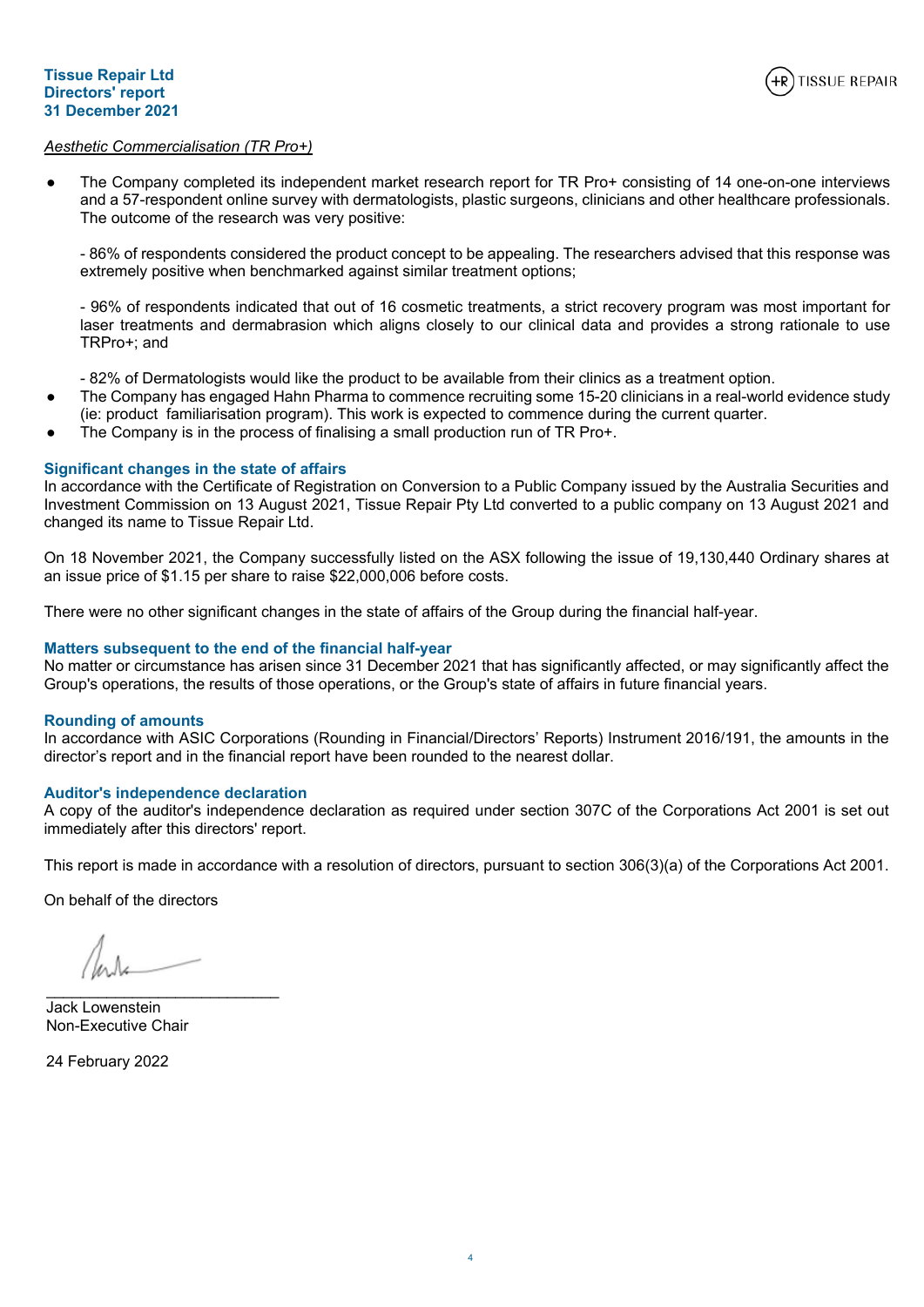

Level 16, Tower 2 Darling Park 201 Sussex Street Sydney NSW 2000

Postal Address GPO Box 1615 Sydney NSW 2001

*p.* +61 2 9221 2099 *e.* sydneypartners@pitcher.com.au

# **Auditor's Independence Declaration To the Directors of Tissue Repair Limited ABN 20 158 411 566**

In relation to the independent auditor's review of Tissue Repair Limited for the half-year ended 31 December 2021, to the best of my knowledge and belief there have been:

- (i) no contraventions of the auditor's independence requirements of the *Corporations Act 2001*; and
- (ii) no contraventions of APES 110 C*ode of Ethics for Professional Accountants (including Independence Standards)*.

This declaration is in respect of Tissue Repair Limited and its controlled entity during the period.

SMiddet

**Scott Whiddett** Partner

**Pitcher Partners** Sydney

24 February 2022

An independent New South Wales Partnership. ABN 17 795 780 962. Liability limited by a scheme approved under Professional

**Pitcher Partners is an association of independent firms.**



Standards Legislation. Pitcher Partners is a member of the global network of Baker Tilly International Limited, the members of which **pitcher.com.au**<br>are separate and independent legal entities.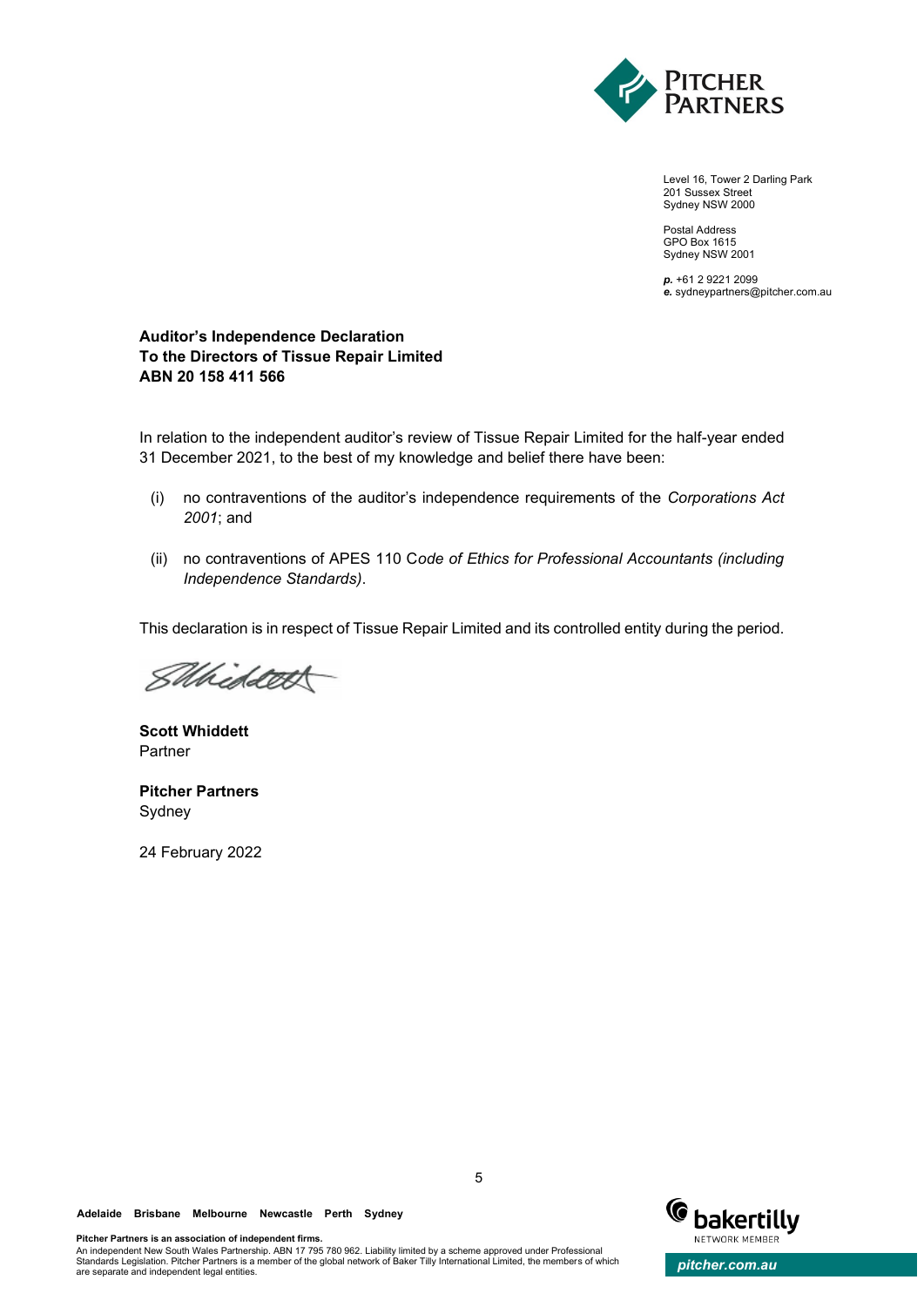| <b>Tissue Repair Ltd</b>                                                |  |
|-------------------------------------------------------------------------|--|
| Consolidated statement of profit or loss and other comprehensive income |  |
| For the half-year ended 31 December 2021                                |  |



<span id="page-8-0"></span>

|                                                                                                           | <b>Note</b> | 31 Dec 2021<br>S | 31 Dec 2020<br>S |
|-----------------------------------------------------------------------------------------------------------|-------------|------------------|------------------|
| <b>Revenue</b>                                                                                            |             |                  |                  |
| Interest                                                                                                  |             | 3,431            | 36               |
| Total revenue                                                                                             |             | 3,431            | 36               |
| <b>Expenses</b>                                                                                           |             |                  |                  |
| Consulting and professional expenses                                                                      |             | (711, 806)       | (19, 464)        |
| Employee benefit expense                                                                                  |             | (229, 709)       |                  |
| Depreciation and amortisation expense                                                                     |             | (739)            |                  |
| General and administration                                                                                |             | (105, 639)       | (8, 724)         |
| IPO expenses                                                                                              |             | (1,211,344)      |                  |
| Research and development expenses                                                                         |             | (451, 137)       | (179, 192)       |
| Share based payment expenses                                                                              |             | (324, 683)       | (23, 743)        |
| Net fair value adjustment losses                                                                          | 10          | (1,875,000)      |                  |
| Net foreign exchange (losses) / gains                                                                     |             | (9,690)          | 17,671           |
| <b>Total expenses</b>                                                                                     |             | (4,919,747)      | (213, 452)       |
| Loss before income tax expense                                                                            |             | (4,916,316)      | (213, 416)       |
| Income tax expense                                                                                        |             |                  |                  |
| Loss after income tax expense for the half-year attributable to the owners of<br><b>Tissue Repair Ltd</b> |             | (4,916,316)      | (213, 416)       |
| Other comprehensive income for the half-year, net of tax                                                  |             |                  |                  |
| Total comprehensive income for the half-year attributable to the owners of<br><b>Tissue Repair Ltd</b>    |             | (4,916,316)      | (213, 416)       |
|                                                                                                           |             | <b>Cents</b>     | <b>Cents</b>     |
| Basic earnings per share                                                                                  | 6           | (12.52)          | (0.65)           |
| Diluted earnings per share                                                                                | 6           | (12.52)          | (0.65)           |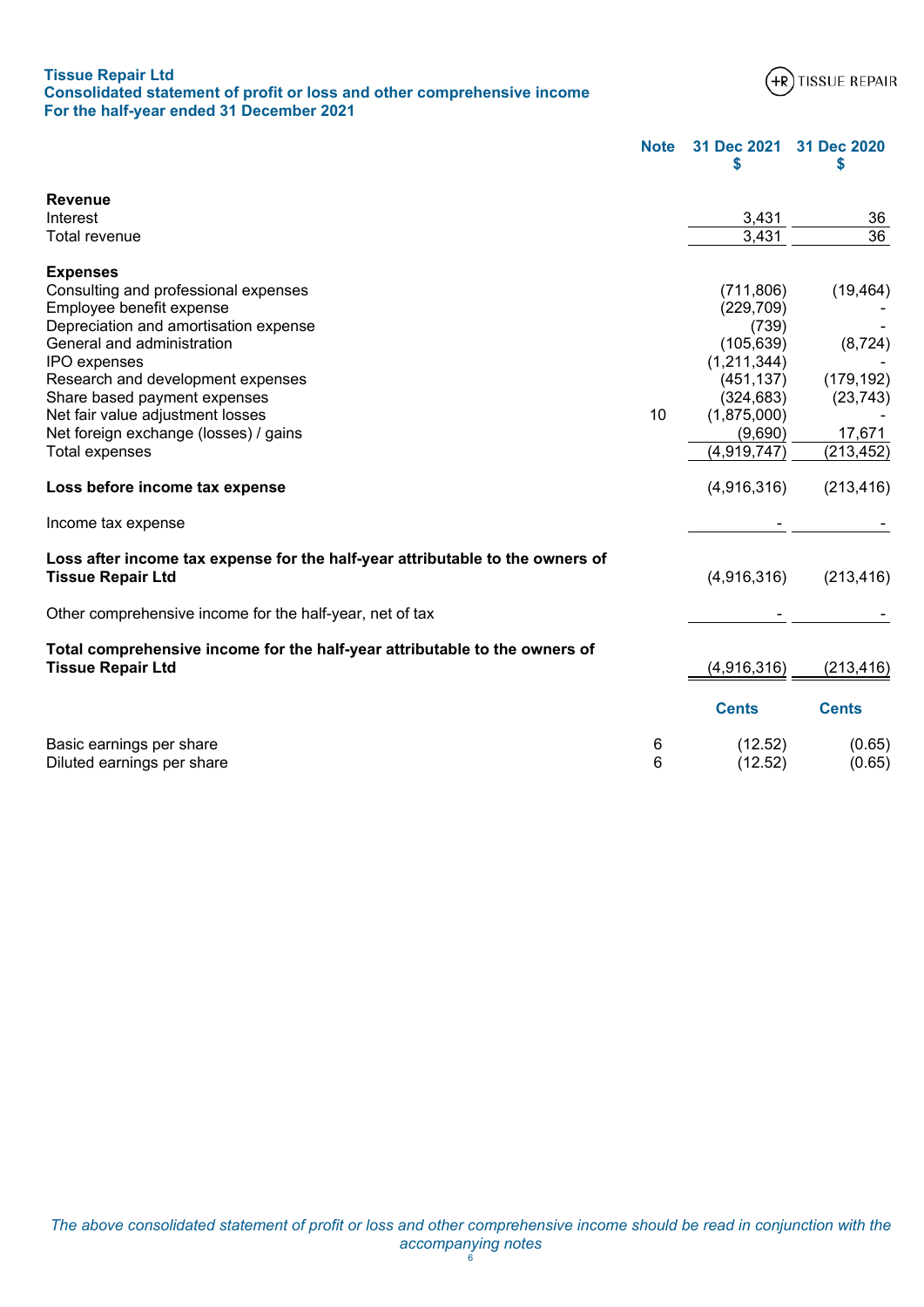# **Tissue Repair Ltd Consolidated statement of financial position As at 31 December 2021**



<span id="page-9-0"></span>

|                                                           | <b>Note</b> | 31 Dec 2021<br>\$  | 30 Jun 2021<br>\$  |
|-----------------------------------------------------------|-------------|--------------------|--------------------|
| <b>Assets</b>                                             |             |                    |                    |
| <b>Current assets</b>                                     |             |                    |                    |
| Cash and cash equivalents                                 | 7           | 26,613,631         | 7,763,764          |
| Trade and other receivables<br>Other current assets       | 8           | 461,350<br>169,043 | 355,264            |
| Total current assets                                      |             | 27,244,024         | 5,382<br>8,124,410 |
|                                                           |             |                    |                    |
| <b>Non-current assets</b>                                 |             | 3,185              |                    |
| Property, plant and equipment<br>Total non-current assets |             | 3,185              |                    |
|                                                           |             |                    |                    |
| <b>Total assets</b>                                       |             | 27,247,209         | 8,124,410          |
| <b>Liabilities</b>                                        |             |                    |                    |
| <b>Current liabilities</b>                                |             |                    |                    |
| Trade and other payables                                  | 9           | 524,458            | 534,438            |
| Provisions                                                |             | 11,218             | 1,603              |
| <b>Total current liabilities</b>                          |             | 535,676            | 536,041            |
| <b>Non-current liabilities</b>                            |             |                    |                    |
| Fair value measurement                                    | 10          |                    | 7,500,000          |
| Total non-current liabilities                             |             |                    | 7,500,000          |
|                                                           |             |                    |                    |
| <b>Total liabilities</b>                                  |             | 535,676            | 8,036,041          |
|                                                           |             |                    |                    |
| <b>Net assets</b>                                         |             | 26,711,533         | 88,369             |
|                                                           |             |                    |                    |
| <b>Equity</b>                                             |             |                    |                    |
| Issued capital                                            | 11          | 35,033,873         | 3,819,076          |
| Reserves                                                  | 12          | 386,054            | 61,371             |
| <b>Accumulated losses</b>                                 |             | (8,708,394)        | (3,792,078)        |
| <b>Total equity</b>                                       |             | 26,711,533         | 88,369             |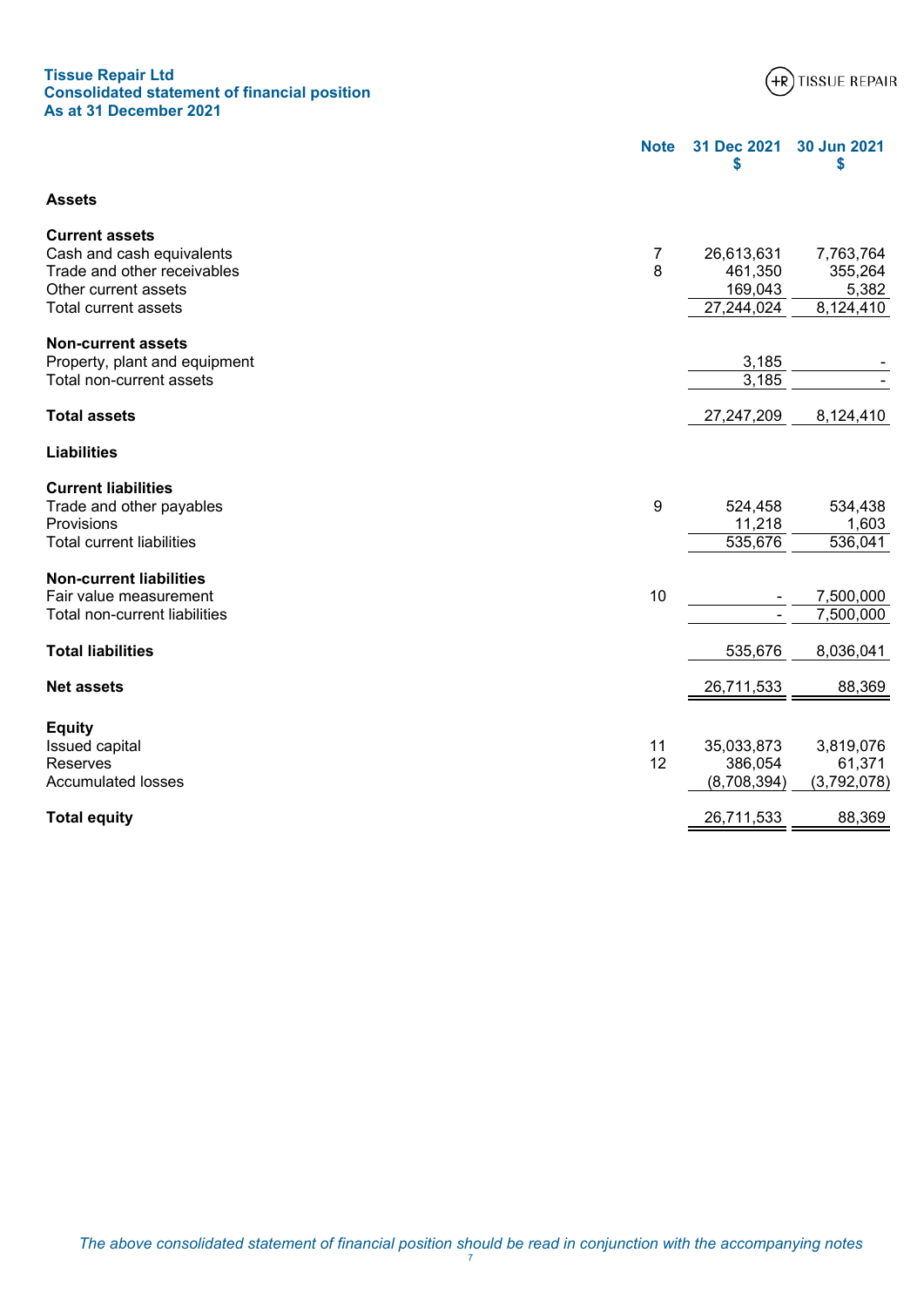# **Tissue Repair Ltd Consolidated statement of changes in equity For the half-year ended 31 December 2021**



<span id="page-10-0"></span>

|                                                                                                             | <b>Issued</b><br>capital | <b>Share based</b><br>payment<br>reserve<br>\$       | <b>Accumulated</b><br><b>losses</b><br>\$ | <b>Total equity</b>   |
|-------------------------------------------------------------------------------------------------------------|--------------------------|------------------------------------------------------|-------------------------------------------|-----------------------|
| Balance at 1 July 2020                                                                                      | 3,854,144                | 22,611                                               | (2,876,851)                               | 999,904               |
| Loss after income tax expense for the half-year<br>Other comprehensive income for the half-year, net of tax |                          |                                                      | (213, 416)                                | (213, 416)            |
| Total comprehensive income for the half-year                                                                |                          |                                                      | (213, 416)                                | (213, 416)            |
| Transactions with owners in their capacity as owners:<br>Share-based payments                               |                          | 23,743                                               |                                           | 23,743                |
| Balance at 31 December 2020                                                                                 | 3,854,144                | 46,354                                               | (3,090,267)                               | 810,231               |
|                                                                                                             | <b>Issued</b><br>capital | <b>Share based</b><br>payment<br><b>reserve</b><br>S | <b>Accumulated</b><br><b>losses</b><br>\$ | <b>Total equity</b>   |
| Balance at 1 July 2021                                                                                      | 3,819,076                | 61,371                                               | (3,792,078)                               | 88,369                |
| Loss after income tax expense for the half-year<br>Other comprehensive income for the half-year, net of tax |                          |                                                      | (4,916,316)                               | (4,916,316)           |
| Total comprehensive income for the half-year                                                                |                          |                                                      | (4,916,316)                               | (4,916,316)           |
| Transactions with owners in their capacity as owners:<br>Share-based payments<br>Issue of ordinary shares   | 22,482,385               | 324,683                                              |                                           | 324,683<br>22,482,385 |

Conversion of Convertible Notes 9,375,000 - - 9,375,000 Share issue transaction costs (642,588) (642,588)

Balance at 31 December 2021 15:33 35,033,873 386,054 (8,708,394) 26,711,533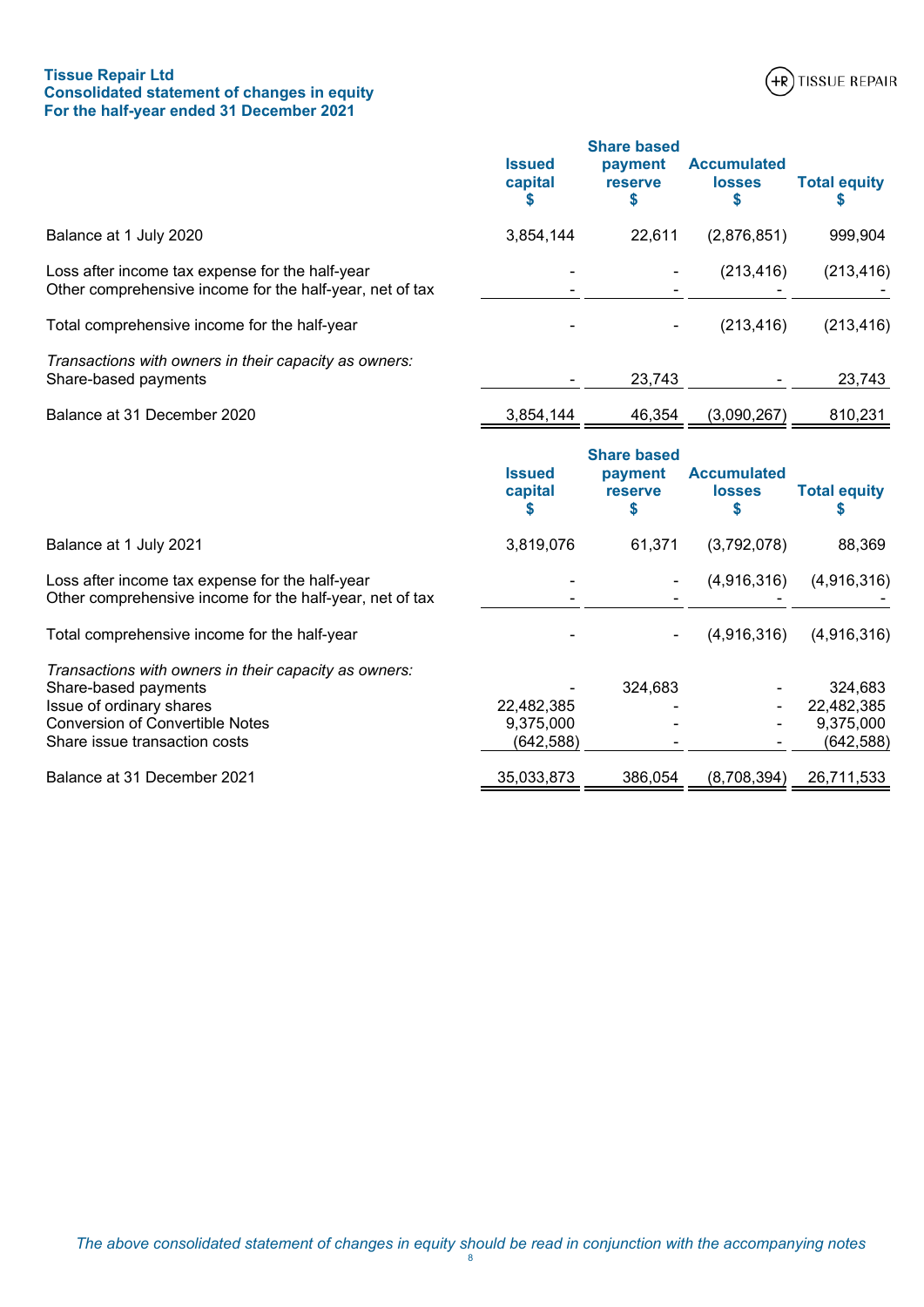# **Tissue Repair Ltd Consolidated statement of cash flows For the half-year ended 31 December 2021**



**Note 31 Dec 2021 31 Dec 2020**

<span id="page-11-0"></span>

|                                                                                                                                                                                                |    | \$                                  | S                       |
|------------------------------------------------------------------------------------------------------------------------------------------------------------------------------------------------|----|-------------------------------------|-------------------------|
| Cash flows from operating activities<br>Payments to suppliers and employees (inclusive of GST)<br>Interest received                                                                            |    | (2,526,412)<br>253                  | (149, 579)<br>36        |
| Net cash used in operating activities                                                                                                                                                          |    | (2,526,159)                         | (149,543)               |
| Cash flows from investing activities<br>Payments for property, plant and equipment                                                                                                             |    | (3,924)                             |                         |
| Net cash used in investing activities                                                                                                                                                          |    | (3,924)                             |                         |
| Cash flows from financing activities<br>Proceeds from issue of shares<br>Payment of share issue costs                                                                                          | 11 | 22,000,006<br>(618,909)             |                         |
| Net cash from financing activities                                                                                                                                                             |    | 21,381,097                          |                         |
| Net increase/(decrease) in cash and cash equivalents<br>Cash and cash equivalents at the beginning of the financial half-year<br>Effects of exchange rate changes on cash and cash equivalents |    | 18,851,014<br>7,763,764<br>(1, 147) | (149, 543)<br>1,146,595 |
| Cash and cash equivalents at the end of the financial half-year                                                                                                                                |    | 26,613,631                          | 997,052                 |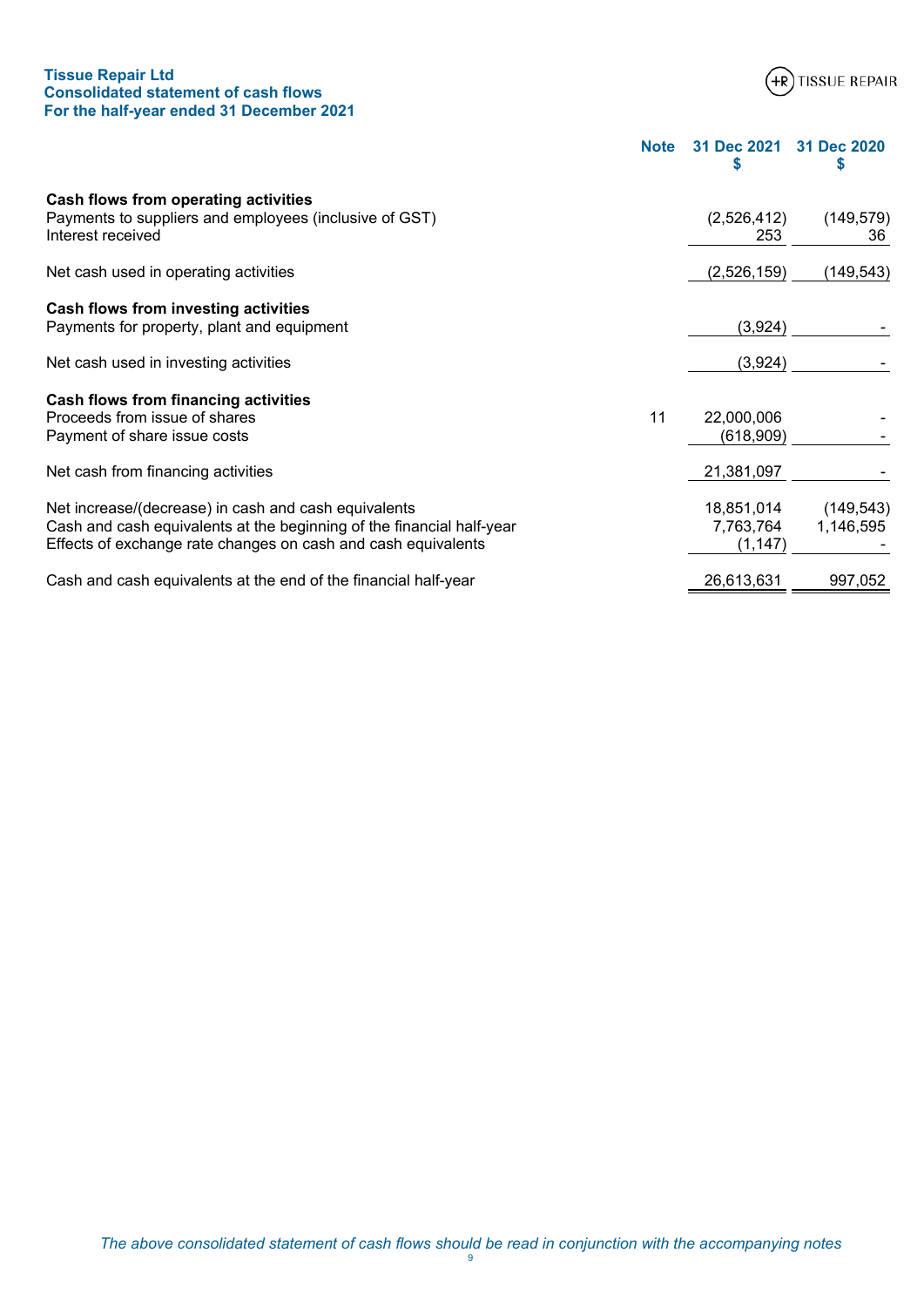

# <span id="page-12-0"></span>**Note 1. General information**

The financial statements cover Tissue Repair Ltd as a Group consisting of Tissue Repair Ltd and the entities it controlled at the end of, or during, the half-year. The financial statements are presented in Australian dollars, which is Tissue Repair Ltd's functional and presentation currency.

Tissue Repair Ltd is a listed public company limited by shares, incorporated and domiciled in Australia.

A description of the nature of the Group's operations and its principal activities are included in the directors' report, which is not part of the financial statements.

The financial statements were authorised for issue, in accordance with a resolution of directors, on 24 February 2022.

# **Note 2. Significant accounting policies**

These general purpose financial statements for the interim half-year reporting period ended 31 December 2021 have been prepared in accordance with Australian Accounting Standard AASB 134 'Interim Financial Reporting' and the Corporations Act 2001, as appropriate for for-profit oriented entities. Compliance with AASB 134 ensures compliance with International Financial Reporting Standard IAS 34 'Interim Financial Reporting'.

These general purpose financial statements are the Company's first publicly available financial statements and therefore include all the policy disclosures of the type normally included in annual financial statements. Accordingly, these financial statements are to be read in conjunction with the any public announcements made by the company during the interim reporting period in accordance with the continuous disclosure requirements of the Corporations Act 2001.

# (a) Basis of preparation

Tissue Repair Pty Ltd is a company limited by shares, incorporated and domiciled in Australia.

The financial report is a general purpose financial report that has been prepared in accordance with Australian Accounting Standards, Australian Accounting Interpretations, other authoritative pronouncements of the Australian Accounting Standard Board and the Corporations Act 2001.

Australian Accounting Standards set out accounting policies that the AASB has concluded would result in a financial report containing relevant and reliable information about transactions, events and conditions. Compliance with Australian Accounting Standards ensures that the financial statements and notes also comply with International Financial Reporting Standards. Material accounting policies adopted in the preparation of this financial report are presented below. They have been consistently applied unless otherwise stated.

Except for cash flow information, the financial report has been prepared on an accruals basis and is based on historical costs, except for selected financial assets for which the fair value basis of accounting has been applied.

# *Critical accounting estimates*

The preparation of the financial statements requires the use of certain critical accounting estimates. It also requires management to exercise its judgement in the process of applying the Company's accounting policies. The areas involving a higher degree of judgement or complexity, or areas where assumptions and estimates are significant to the financial statements are disclosed in Note 3.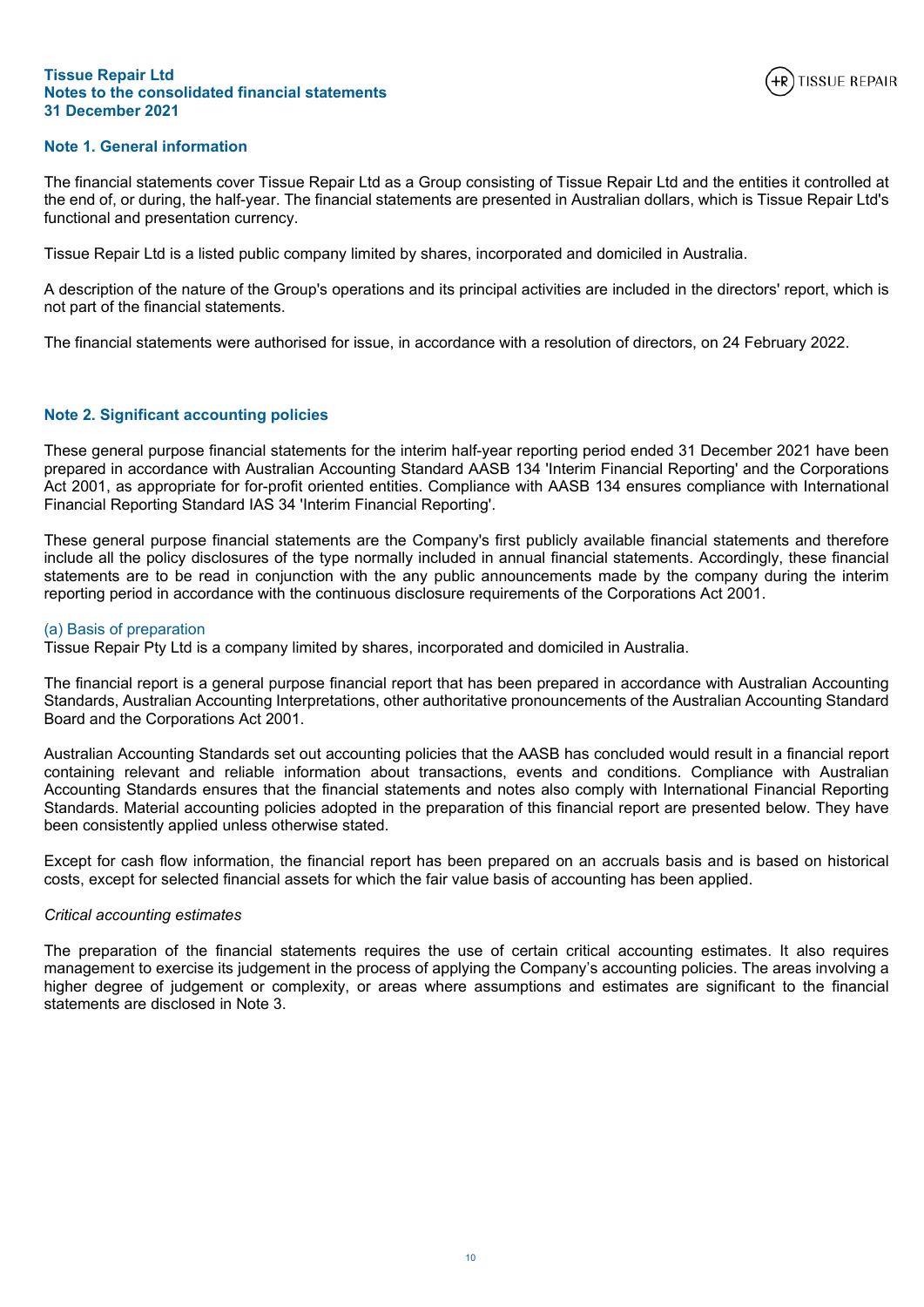

# **Note 2. Significant accounting policies (continued)**

## (b) Principles of consolidation

The consolidated financial statements incorporate the assets and liabilities of all subsidiaries of the Parent entity as at 31 December 2021 and the results of all subsidiaries for the half year then ended. The Parent entity and its subsidiaries together are referred to in these financial statements as the Group.

Subsidiaries are all those entities over which the Group has control. The Group controls an entity when the Group is exposed to, or has rights to, variable returns, its involvement with the entity and has the ability to affect those returns through its power to direct the activities of the entity. Subsidiaries are fully consolidated from the date on which control is transferred to the Group. They are de-consolidated from the date that control ceases.

Intercompany transactions, balances and unrealised gains on transactions between entities in the Group are eliminated. Unrealised losses are also eliminated unless the transactions provide evidence of the impairment of the asset transferred. Accounting policies of subsidiaries have been changed where necessary to ensure consistency with the policies adopted by the Group.

## (c) Foreign currency translation

# *Functional and presentation currency*

## *(i) The functional and presentation currency of the Company is Australian dollars.*

Foreign currency transactions are translated into the functional currency using the exchange rates ruling at the date of the transaction. Monetary assets and liabilities denominated in foreign currencies are retranslated at the rate of exchange ruling at the end of the reporting period. Foreign exchange gains and losses resulting from settling foreign currency transactions, as well as from restating foreign currency denominated monetary assets and liabilities, are recognised in profit or loss, except when they are deferred in other comprehensive income as qualifying cash flow hedges or where they relate to differences on foreign currency borrowings that provide a hedge against a net investment in a foreign entity.

Non-monetary items measured at fair value in a foreign currency are translated using the exchange rates at the date when fair value was determined.

Items included in the financial statements of the Company's operations are measured using the currency of the primary economic environment in which it operates ('the functional currency'). The financial statements are presented in Australian dollars, which is the Company's functional and presentation currency.

# *(ii) Transactions and balances*

Foreign currency transactions are translated into the functional currency using the exchange rates ruling at the date of the transaction. Foreign exchange gains and losses resulting from the settlement of such transactions and from the translation at year end exchange rates of monetary assets and liabilities denominated in foreign currencies are recognised in the Statement of Profit or Loss and Other Comprehensive Income.

#### (d) Revenue recognition

#### *Revenue from contracts with customers*

The Company currently has no revenue from the sale of goods or services.

#### *Interest income*

Interest income is recognised as interest accrues using the effective interest method. The effective interest method uses the effective interest rates which is the rate that exactly discounts the estimated future cash receipts over the expected future life of the financial asset.

#### (e) Government grants

Grants from the government are recognised at their fair value where there is a reasonable assurance that the grant will be received and the Company will comply with all attached conditions. Government grants relating to costs are deferred and recognised in the profit and loss over the period necessary to match them with the costs that they are intended to compensate.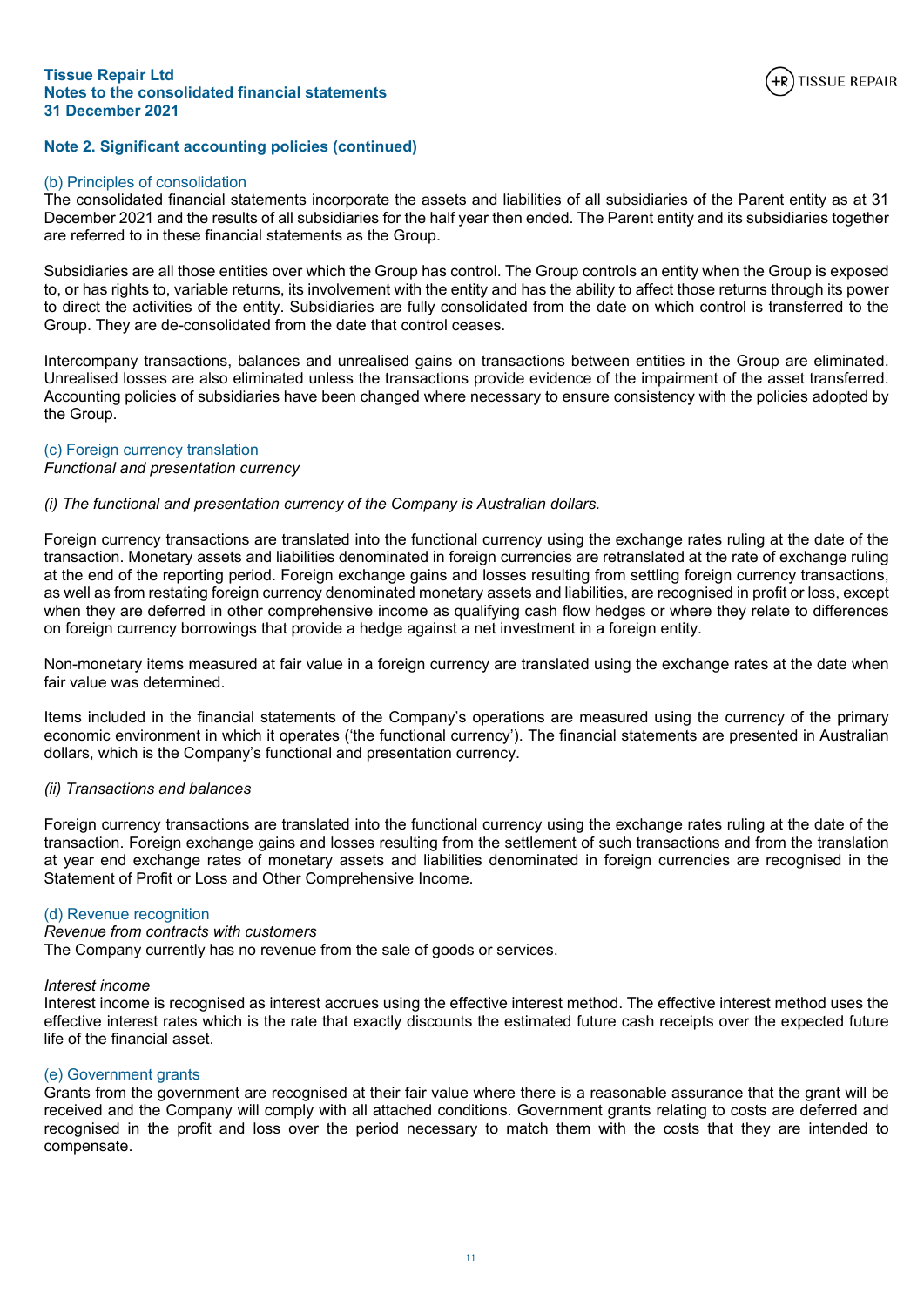

# **Note 2. Significant accounting policies (continued)**

# (f) Borrowings

## *Classification*

Borrowings are categorised as "financial instruments designated at fair value through profit or loss". The financial liabilities arising from the units must be fair valued.

#### *Recognition/Derecognition*

On initial recognition, all financial instruments are measured at either fair value with transactions costs that are directly attributable to its acquisition and changes in fair value being recognised in the profit and loss.

A financial liability is derecognised when the obligation specified in the contract is discharged, cancelled or expired.

#### *Measurement*

Financial liabilities held at fair value through profit or loss are measured initially at fair value, with transaction costs that are directly attributable to its acquisition recognised in the Statement of Profit or Loss. Subsequent to initial recognition, all instruments held at fair value through profit or loss are measured at fair value with changes in their fair value recognised in the Statement of Profit or Loss.

#### (g) Income tax

The income tax expense or revenue for the period is the tax payable on the current period's taxable income based on the income tax rate for each jurisdiction adjusted by changes in deferred tax assets and liabilities attributable to temporary differences between the tax base of assets and liabilities and their carrying amounts in the financial statements, and to unused tax losses.

Deferred tax assets are only recognised to the extent that it is probable that future taxable profits will be available for the carrying amount to be recovered. Previously unrecognised deferred tax assets are recognised to the extent that it is probable that there are future taxable profits available to recover the asset.

#### (h) Impairment of non-financial assets

At the end of each reporting period the Company assesses whether there is any indication that individual assets are impaired. Where impairment indicators exist, recoverable amount is determined and impairment losses are recognised in profit or loss where the asset's carrying value exceeds its recoverable amount. Recoverable amount is the higher of an asset's fair value less costs to sell and value in use. For the purpose of assessing value in use, the estimated future cash flows are discounted to their present value using a pre-tax discount rate that reflects current market assessments of the time value of money and the risks specific to the asset.

Where it is not possible to estimate the recoverable amount for an individual asset, the recoverable amount is determined for the cash generating unit to which the asset belongs.

## (i) Cash and cash equivalents

For the purposes of the Statement of Cash Flows, cash and cash equivalents includes cash on hand and at bank, deposits held at call with financial institutions, other short-term, highly liquid investments with maturities of three months or less that are readily convertible to known amounts of cash and which are subject to an insignificant risk of changes in value, and bank overdrafts.

# (j) Other receivables

Other receivables are recognised at amortised cost, less any allowance for credit losses.

# (k) Trade and other payables

Trade and other payables represent liabilities for goods and services provided to the Company prior to the year end and which are unpaid. These amounts are unsecured and are usually paid within 30 days of recognition.

#### (l) Contributed equity

Costs directly attributable to the issue of new shares are shown as a deduction from the equity as a deduction proceeds net of any income tax benefit. Costs directly attributable to the issue of new shares or options associated with the acquisition of a business are included as part of the purchase consideration.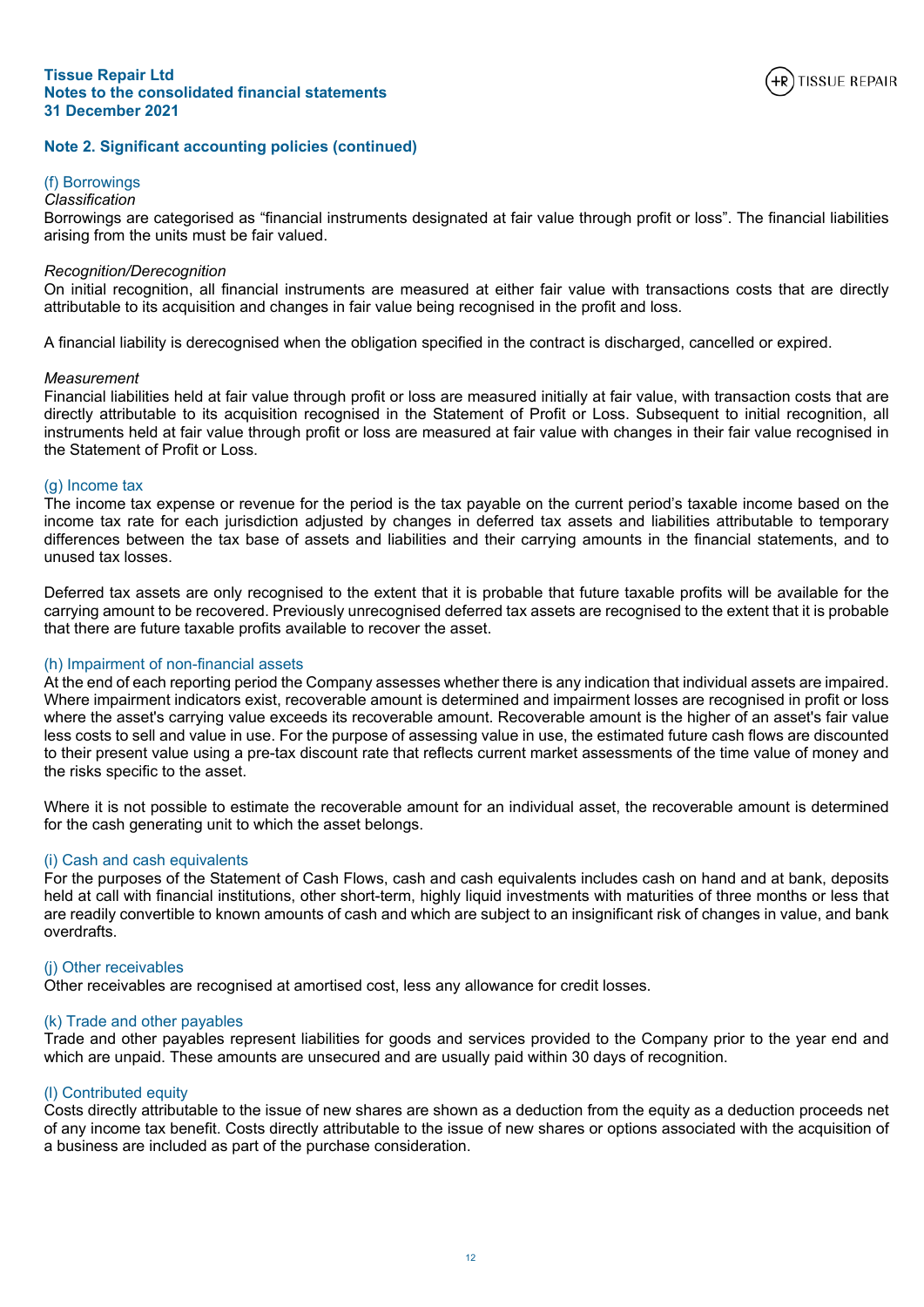

# **Note 2. Significant accounting policies (continued)**

#### (m) Goods and services tax (GST)

Revenues, expenses and assets are recognised net GST, except where the GST incurred on the purchase of goods and services is not recoverable from the taxation authority, in which case the GST is recognised as part of the cost of acquisition of the asset or as part of the expense item.

Receivables and payables are stated with the amount of GST included. The net amount of GST recoverable from, or payable to, the taxation authority is included as part of receivables or payables in the Statement of Financial Position.

Cash flows are included in the Statement of Cash Flows on a gross basis and the GST component of cash flows arising from investing and financing activities, which is recoverable from, or payable to, the taxation authority, are classified as operating cash flows.

## (n) Earnings per share

## *Basic earnings per share*

Basic earnings per share is calculated by dividing the profit attributable to the owners of Tissue Repair Pty Ltd, excluding any costs of servicing equity other than ordinary shares, by the weighted number of ordinary shares outstanding during the financial year, adjusted for bonus elements in ordinary shares issued during the financial year.

#### *Diluted earnings per share*

Diluted earnings per share adjusts the figures used in the determination of basic earnings per share to take into account the after income tax effect of interest and other financing costs associated with dilutive potential ordinary shares and the weighted average number of ordinary shares assumed to have been issued for no consideration in relation to dilutive potential ordinary shares.

# (o) Rounding of amounts

In accordance with ASIC Corporations (Rounding in Financial/Directors' Reports) Instrument 2016/191, the amounts in the director's report and in the financial report have been rounded to the nearest dollar.

#### *(p) Plant, Property and Equipment*

Each class of plant and equipment is carried at cost or fair value as indicated less, where applicable, any accumulated depreciation and impairment losses.

Plant and equipment are measured on the cost basis and are therefore carried at cost less accumulated depreciation and any accumulated impairment losses. In the event the carrying amount of plant and equipment is greater than its estimated recoverable amount, the carrying amount is written down immediately to its estimated recoverable amount and impairment losses recognised either in profit or loss or as a revaluation decrease if the impairment losses relate to a revalued asset.

#### *Depreciation*

The depreciable amount of all fixed assets is depreciated on a diminishing value basis over the asset's useful life to the Company commencing from the time the asset is held ready for use.

The depreciation rates used for each class of depreciable assets are:

Computer software - 50%

The assets' residual values and useful lives are reviewed, and adjusted if appropriate, at the end of each reporting period. An asset's carrying amount is written down immediately to its recoverable amount if the asset's carrying amount is greater than its estimated recoverable amount.

Gains and losses on disposals are determined by comparing proceeds with the carrying amount. These gains or losses are recognised in profit or loss when the item is derecognised. When revalued assets are sold, amounts included in the revaluation reserve relating to that asset are transferred to retained earnings.

#### **New or amended Accounting Standards and Interpretations adopted**

The Group has adopted all of the new or amended Accounting Standards and Interpretations issued by the Australian Accounting Standards Board ('AASB') that are mandatory for the current reporting period.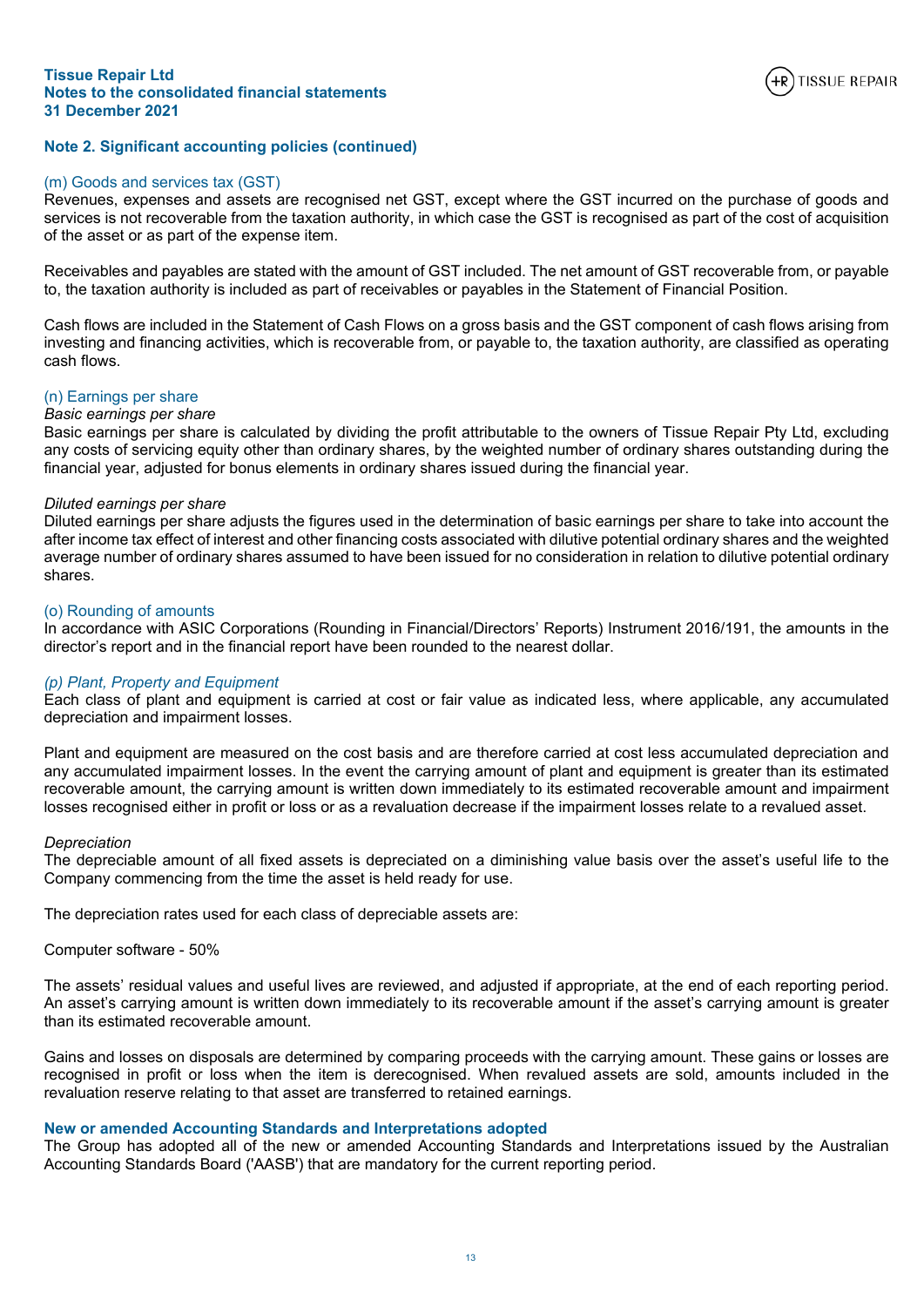

# **Note 2. Significant accounting policies (continued)**

Any new or amended Accounting Standards or Interpretations that are not yet mandatory have not been early adopted.

# **Note 3. Critical accounting judgements, estimates and assumptions**

## (i) Share-based payment transactions

The Group measures the cost of equity-settled transactions with employees by reference to the fair value of the equity instruments at the date at which they are granted. The fair value is determined by using either the Binomial or Black-Scholes model taking into account the terms and conditions upon which the instruments were granted. The accounting estimates and assumptions relating to equity-settled share-based payments would have no impact on the carrying amounts of assets and liabilities within the next annual reporting period but may impact profit or loss and equity.

# (ii) Initial Public Offering (IPO) costs

The Group undertook an IPO to list on the ASX during the year. Costs incurred that are directly attributable and incremental to the issuance of new equity (net of tax) have been recognised in equity as an offset to the proceeds of capital raised. Management exercised judgement in determining an allocation methodology (between equity and expense) for costs which relate to both the issuance of new equity and other activities. The Group's methodology was determined with reference to the ratio of the number of new shares issued in raising capital to the number of the existing shares prior to IPO, and the nature and purpose of services rendered in incurring costs. All other costs were expenses in the statement of profit or loss and other comprehensive income during the year.

## (iii) Coronavirus (COVID-19) pandemic

Judgement has been exercised in considering the impacts that the Coronavirus (COVID-19) pandemic has had, or may have, on the Group based on known information. This consideration extends to the nature of the products and services offered, customers, supply chain, staffing and geographic regions in which the Group operates. Other than as addressed in specific notes, there does not currently appear to be either any significant impact upon the financial statements or any significant uncertainties with respect to events or conditions which may impact the Group unfavourably as at the reporting date or subsequently as a result of the Coronavirus (COVID-19) pandemic.

#### (iv) Research and development expenditure

The entity has expensed research and development expenditure incurred during the year, where applicable, as the costs relate to the initial expenditure for research and development of biopharmaceutical products where generation of future economic benefits are not considered certain. It was considered appropriate to expense these research and development costs as they did not meet the criteria to be capitalised under AASB 138 Intangible Assets.

#### (v) Borrowings

The entity measures the borrowings at fair value though profit or loss. The inputs and assumptions used in determining the fair value are disclosed in note 10

# **Note 4. Going concern**

For the period ended 31 December 2021 the entity has incurred a loss after tax of \$4,916,316 (31 December 2020: \$213,416) and incurred a net cash outflow from operating activities of \$2,526,159 (31 December 2020: \$149,543). As at 31 December 2021, the entity had net assets of \$26,711,533 (30 June 2021: \$88,369) and cash reserves of \$26,613,631 (30 June 2021: \$7,763,764).

The directors are satisfied that at the date of the signing of the financial report, there are reasonable grounds to believe that the company will be able to meet its debts as and when they fall due and that it is appropriate for the financial report to be prepared on a going concern basis.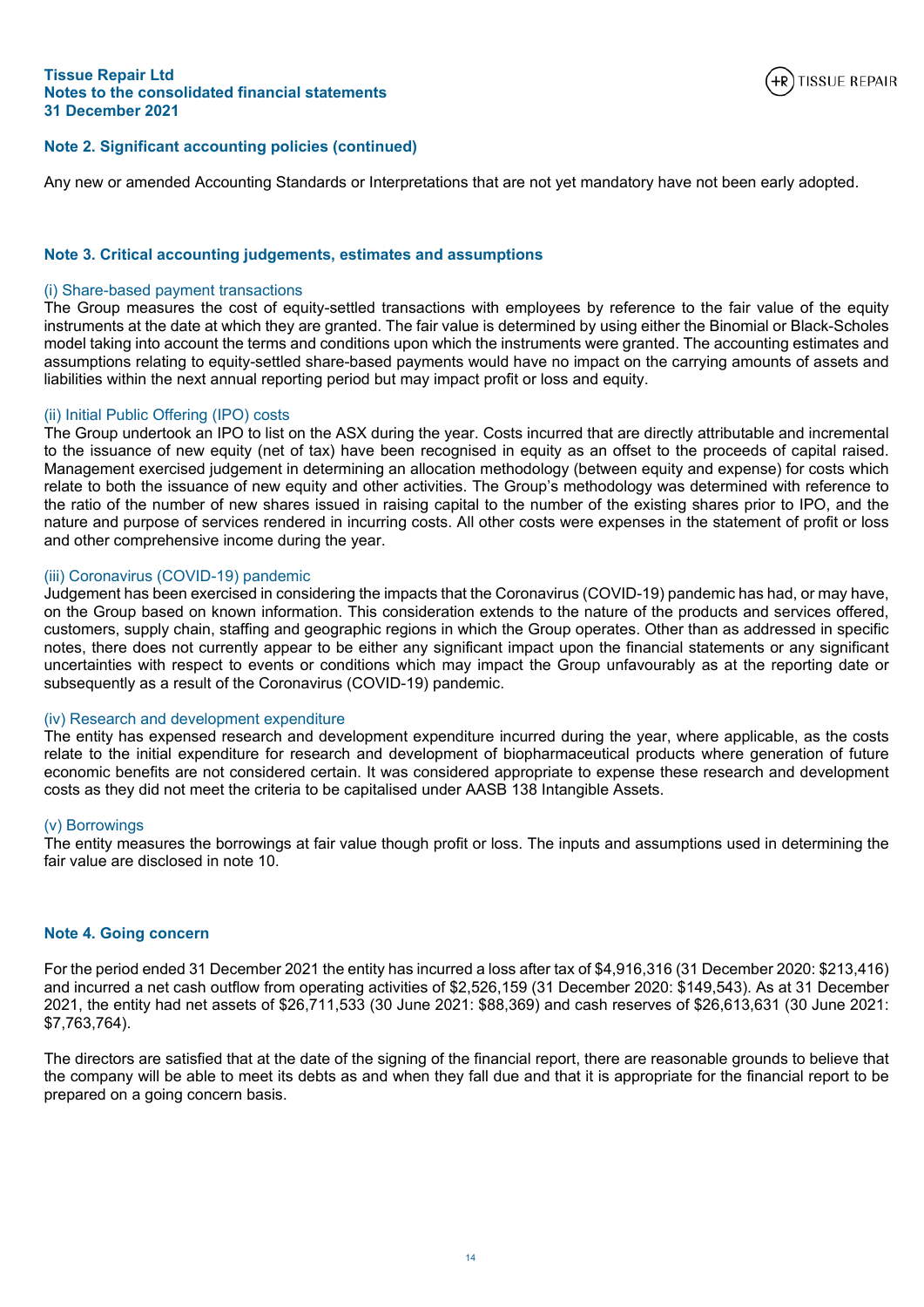

# **Note 5. Operating segments**

A segment is a component of the Group entity that earns revenues or incurs expenses whose results are regularly reviewed by the chief operating decision makers and for which discrete financial information is prepared. The Group has no operating segments, management review financial information on a consolidated basis. It has established entities in more than one geographical area, however the activities from these entities comparative to the Group are considered immaterial for the purposes of segment reporting.

# <span id="page-17-0"></span>**Note 6. Earnings per share**

|                                                                                           | 31 Dec 2021<br>S   | 31 Dec 2020<br>\$ |
|-------------------------------------------------------------------------------------------|--------------------|-------------------|
| Loss after income tax attributable to the owners of Tissue Repair Ltd                     | (4,916,316)        | (213,416)         |
|                                                                                           | <b>Number</b>      | <b>Number</b>     |
| Weighted average number of ordinary shares used in calculating basic earnings per share   | 39.272.069         | 32,762,860        |
| Weighted average number of ordinary shares used in calculating diluted earnings per share | 39,272,069         | 32,762,860        |
|                                                                                           | <b>Cents</b>       | <b>Cents</b>      |
| Basic earnings per share<br>Diluted earnings per share                                    | (12.52)<br>(12.52) | (0.65)<br>(0.65)  |

# <span id="page-17-1"></span>**Note 7. Cash and cash equivalents**

|                                 | 31 Dec 2021 30 Jun 2021  |                                       |
|---------------------------------|--------------------------|---------------------------------------|
| Cash at bank<br>Cash on deposit | 11,607,490<br>15,006,141 | 7,763,764<br>$\overline{\phantom{0}}$ |
|                                 | 26,613,631               | 7,763,764                             |

<sup>1</sup>The term deposits have maturities ranging from 2 to 10 months.

# <span id="page-17-2"></span>**Note 8. Trade and other receivables**

|                          | 31 Dec 2021 | 30 Jun 2021 |
|--------------------------|-------------|-------------|
| R&D tax inventive - FY20 | 148,652     | 148,652     |
| R&D tax incentive - FY21 | 152,636     | 152,636     |
|                          | 301,288     | 301,288     |
| Interest receivable      | 3,178       |             |
| <b>BAS</b> receivable    | 156,884     | 53,976      |
|                          | 461,350     | 355.264     |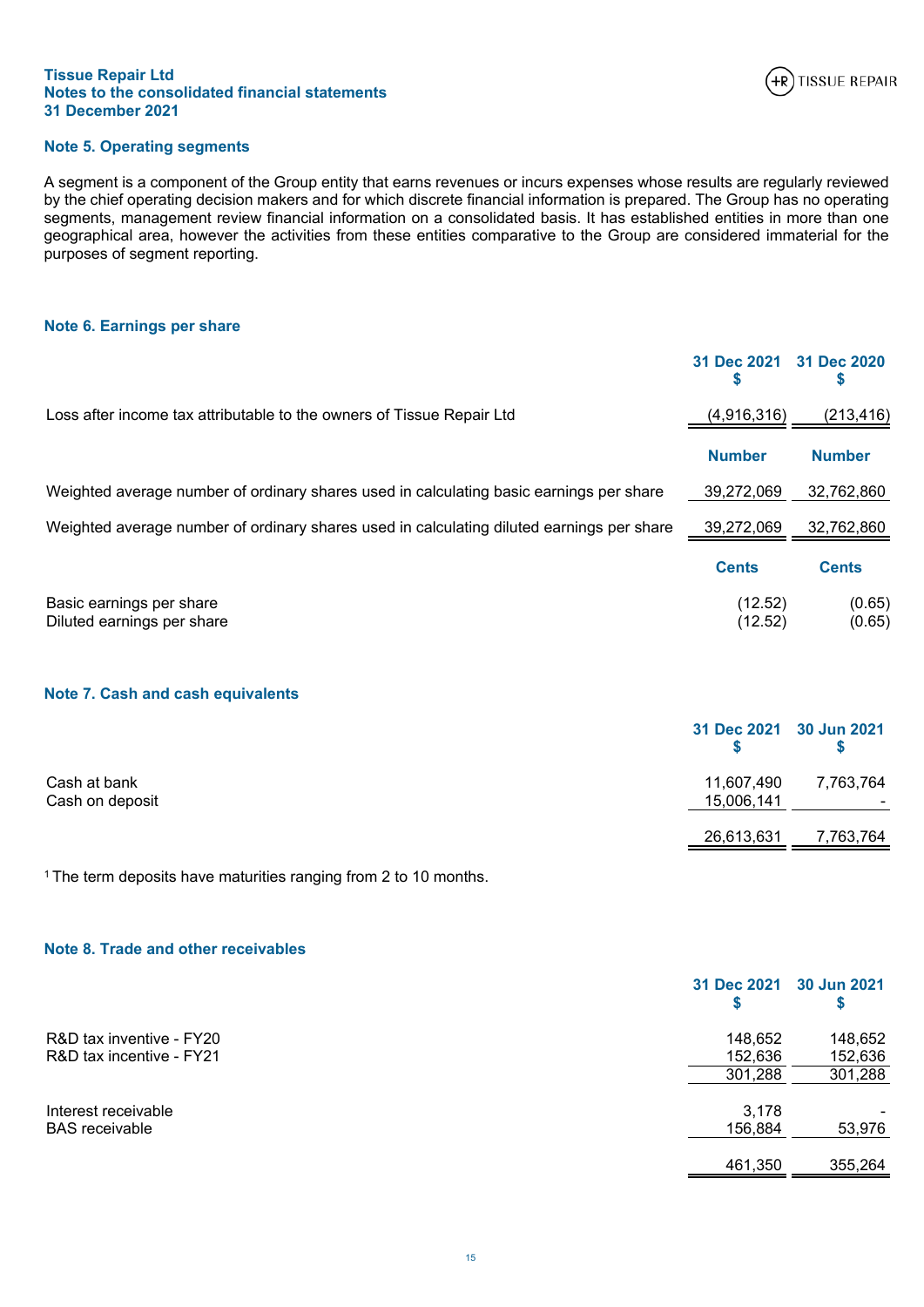

## <span id="page-18-1"></span>**Note 9. Trade and other payables**

| 205,934 | 327,994                 |
|---------|-------------------------|
| 307,400 | 102,097                 |
| 11,124  | 104,347                 |
| 524,458 | 534,438                 |
|         | 31 Dec 2021 30 Jun 2021 |

# <span id="page-18-0"></span>**Note 10. Fair value measurement**

The company measures and recognises its borrowings on a recurring basis.

#### *(a) Fair value hierarchy*

AASB 13: Fair value measurement requires the disclosure of fair value information using a fair value hierarchy reflecting the significance of the inputs in making the measurements. The fair value hierarchy consists of the following levels:

- (i) quoted prices (unadjusted) in active markets for identical assets or liabilities (level 1);
- (ii) inputs other than quoted prices included within level 1 that are observable for the asset or liability, either directly (as prices) or indirectly (derived from prices) (level 2); and
- (iii) inputs for the assets or liabilities that are not based on observable market data (unobservable inputs) (Level 3).

## (1) Recognised fair value measurements

The following table presents the Company's liabilities measured and recognised at fair value.

|                                                                             | Level 1                       | Level 2                       | Level 3                | <b>Total</b><br>Đ      |
|-----------------------------------------------------------------------------|-------------------------------|-------------------------------|------------------------|------------------------|
| At 30 June 2021<br><b>Convertible Notes</b><br><b>Total liabilities</b>     | $\overline{\phantom{0}}$      |                               | 7,500,000<br>7,500,000 | 7,500,000<br>7,500,000 |
| At 31 December 2021<br><b>Convertible Notes</b><br><b>Total liabilities</b> | $\overline{\phantom{a}}$<br>- | -<br>$\overline{\phantom{0}}$ | -                      |                        |

Reconciliation of movement:

|                                                    | 31 Dec 2021 30 Jun 2021 |           |
|----------------------------------------------------|-------------------------|-----------|
| Opening balance                                    | 7,500,000               |           |
| <b>Issue of Convertible Notes</b>                  |                         | 7,500,000 |
| Revaluation                                        | 1,875,000               |           |
| Conversion of Convertible Notes to Ordinary shares | (9,375,000)             |           |
|                                                    |                         | 7,500,000 |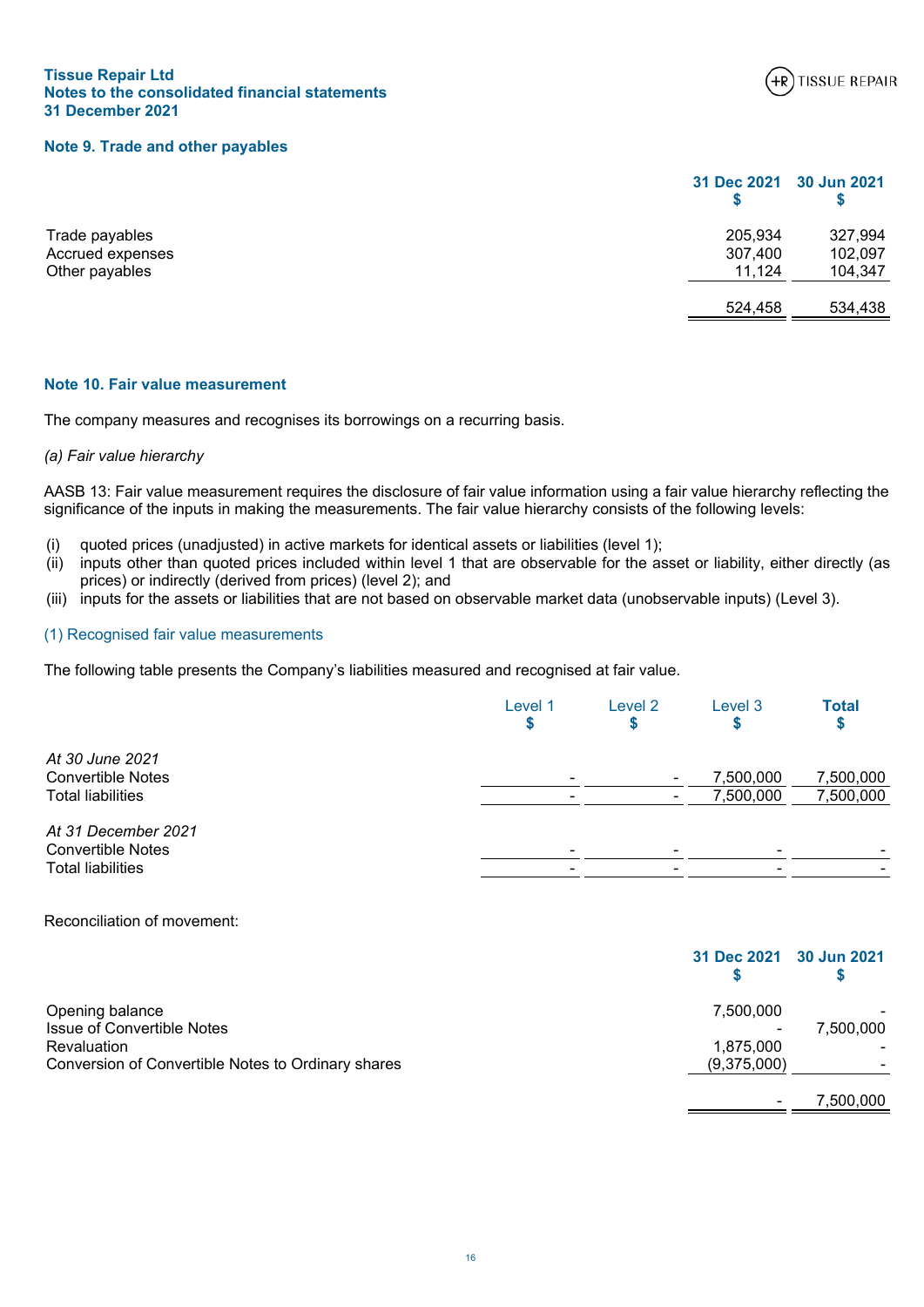

# **Note 10. Fair value measurement (continued)**

The Convertible Note Deed was entered into in April 2021. The company was required to issue a Convertible Notes in favour of the noteholder equal to the payments received. \$7,500,000 was received in total from all noteholders.

The notes were to lapse by 31 December 2022 unless conversion took place or the notes were redeemed in the case of a Trade Sale.

The notes were not interest bearing and the Company would automatically convert the Convertible Notes upon any of the following events;

- (i) On the Maturity Date;
- (ii) One Business day immediately prior to the allotment date of shares as specified in the Prospectus relating to the IPO;
- (iii) At least one Business day prior to the completion of a Trade sale, unless in the event that the Trade sale is an all cash transaction and no scrip consideration is issued to any seller, then a Majority of Noteholders may deliver a written notice to the Company electing that the Convertible Notes are redeemed rather than converted upon the closing of the Trade sale.
- (iv) An event of default

On 18 November 2021, the Company was admitted to the Official List of the ASX therefore triggering the conversion of all Convertible Notes to Ordinary shares.

For comparative purposes refer to detailed note in the Annual report for the year ended 30 June 2021.

# <span id="page-19-0"></span>**Note 11. Issued capital**

## **Ordinary shares**

|                                                                                                     | 31 Dec 2021<br><b>Shares</b> | 30 Jun 2021<br><b>Shares</b> | 31 Dec 2021              | <b>30 Jun 2021</b> |
|-----------------------------------------------------------------------------------------------------|------------------------------|------------------------------|--------------------------|--------------------|
| Ordinary shares - fully paid                                                                        | 60,464,843                   | 1,638,143                    | 35,033,873               | 3,819,076          |
| Reconciliation of the movement:                                                                     |                              |                              |                          |                    |
|                                                                                                     | 31 Dec 2021<br><b>Shares</b> | 30 Jun 2021<br><b>Shares</b> | 31 Dec 2021              | 30 Jun 2021<br>S   |
| Opening balance as at 1 July<br>Share split 1<br>Issuance of Ordinary Shares upon conversion of the | 1,638,143<br>31,124,717      | 1,638,143                    | 3,819,076                | 3,854,144          |
| Convertible Notes <sup>2</sup><br>Issuance of Ordinary Shares for services 3                        | 8,152,174<br>419,369         |                              | 9,375,000<br>482,379     |                    |
| <b>Issue of Ordinary Shares - IPO</b><br>Less: Costs of capital raising 4                           | 19,130,440                   |                              | 22,000,006<br>(642, 588) | (35,068)           |
| Closing balance                                                                                     | 60,464,843                   | 1,638,143                    | 35,033,873               | 3,819,076          |

<sup>1</sup>On 17 November 2021 the Company undertook a share split on the basis of 1:20.

<sup>2</sup>Upon successful admission to the Official List, the Convertible Notes were converted to Ordinary shares.

 $3$  The Company issued shares for services rendered to the company including medical trials, director fees, consultancy and Offer costs.

<sup>4</sup>Directly attributable costs incurred in the relation to the Initial Public Offering (IPO) are apportioned between statement of profit and loss and reduction in equity. The costs are apportioned based on the ratio of new to existing shares issued as part of the IPO.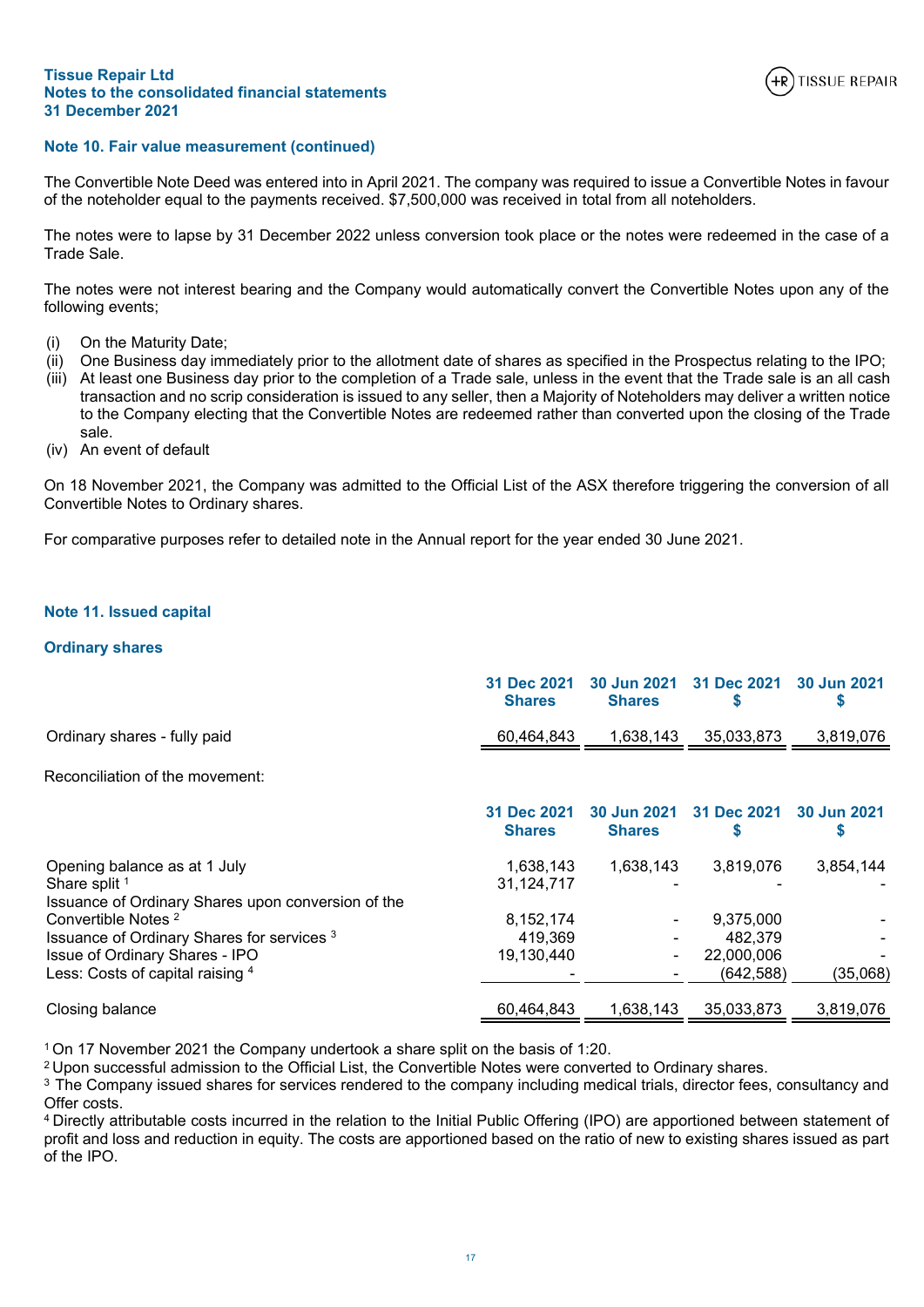

# **Note 11. Issued capital (continued)**

Ordinary shares entitle the holder to participate in dividends and the proceeds on the winding up of the Company in proportion to the number of and amounts paid on the shares held. The fully paid ordinary shares have no par value and the Company does not have a limited amount of authorised capital.

Holders of ordinary shares are entitled to one vote per share at shareholders' meetings and to receive any dividends as may be declared. In the event of winding up of the Company, ordinary shareholders rank after all creditors and are fully entitled to any proceeds of liquidation. Ordinary shares have no par value.

# **Options on issue**

The following share-based payment arrangements were in existence at the end of the current reporting period:

| No. of Options          | <b>Grant date</b>        | Expiry date              | Grant date fair<br>value | <b>Vesting date</b>      | <b>Exercise price</b> |
|-------------------------|--------------------------|--------------------------|--------------------------|--------------------------|-----------------------|
| 11,240,000<br>5,195,000 | 30/12/2018<br>30/11/2019 | 30/12/2033<br>30/11/2034 | \$0.0071<br>\$0.0122     | 18/11/2021<br>18/11/2021 | \$0.2055<br>\$0.3715  |
| 6,035,580               | 27/9/2021                | 27/9/2036                | \$0.2844                 | 27/9/20221               | \$1.1500              |

<sup>1</sup>On 27 September 2022, 25% of the options vest. The remaining options vest equally each month until all options are vested by 27 September 2025.

# <span id="page-20-0"></span>**Note 12. Reserves**

|                              | 31 Dec 2021 30 Jun 2021 |        |
|------------------------------|-------------------------|--------|
| Share-based payments reserve | 386.054                 | 61,371 |

#### *Share-based payments reserve*

The reserve is used to recognise the value of equity benefits provided to employees and directors as part of their remuneration, and other parties as part of their compensation for services.

|                                | 31 Dec 2021 30 Jun 2021 |        |
|--------------------------------|-------------------------|--------|
| Reconciliation:                |                         |        |
| Balance at beginning of period | 61.371                  | 22.611 |
| Share based payment expense    | 324.683                 | 38,760 |
| Balance at end of period       | 386.054                 | 61,371 |

#### **Note 13. Dividends**

There were no dividends paid, recommended or declared during the current or previous financial half-year.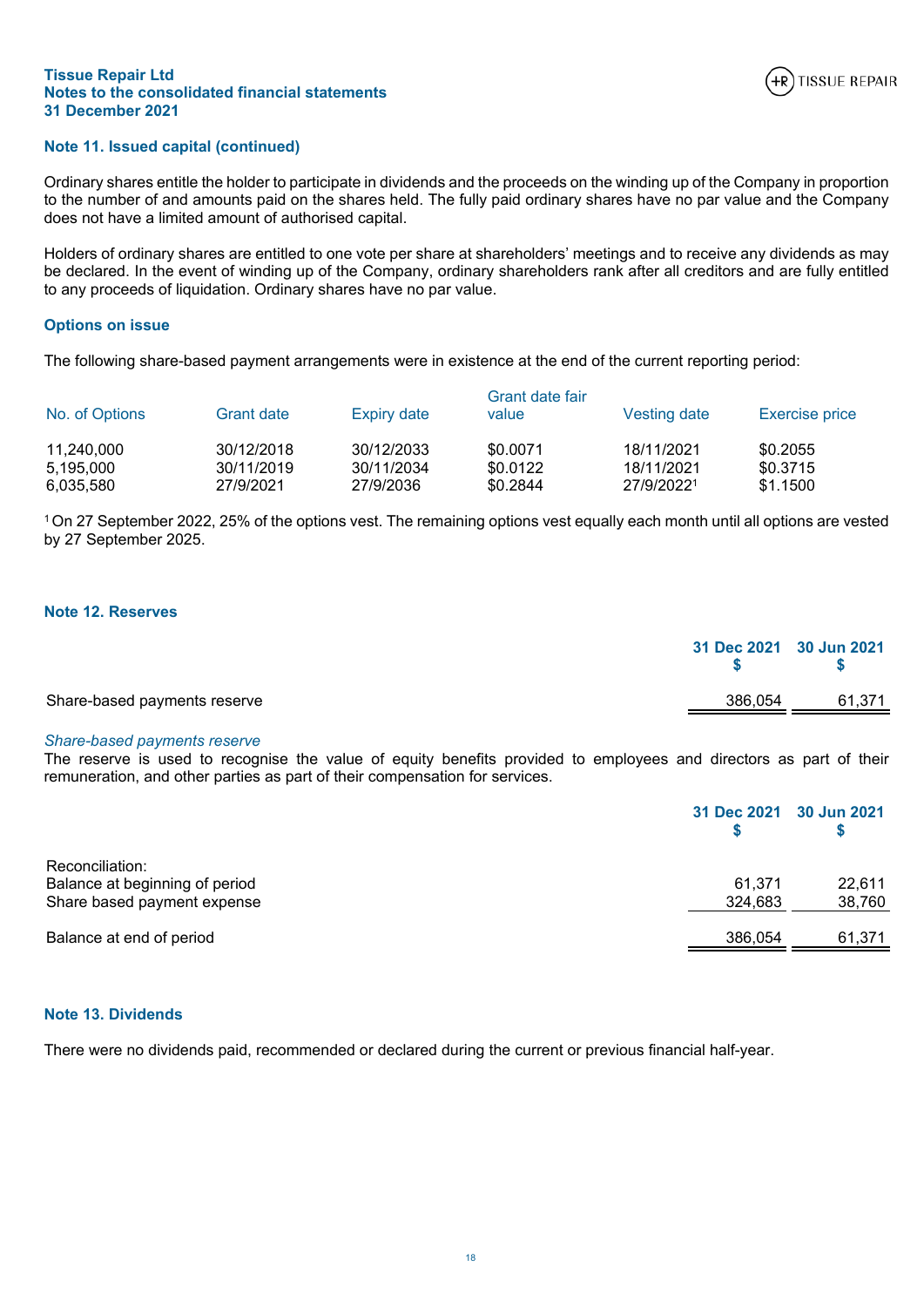

# **Note 14. Interests in subsidiaries**

The consolidated financial statements incorporate the assets, liabilities and results of the following subsidiary in accordance with the accounting policy described in note 2:

|                              |                                                                         | <b>Ownership interest</b> |         |  |
|------------------------------|-------------------------------------------------------------------------|---------------------------|---------|--|
| <b>Name</b>                  | <b>Principal place of business /</b><br><b>Country of incorporation</b> | 31 Dec 2021 30 Jun 2021   |         |  |
| TR Therapeutics Incorporated | United States of America                                                | 100.00%                   | 100.00% |  |

# **Note 15. Commitments and contingencies**

The directors are of the opinion that there are no significant commitments and contingencies requiring disclosure for the Company as at 31 December 2021.

# **Note 16. Events after the reporting period**

No matter or circumstance has arisen since 31 December 2021 that has significantly affected, or may significantly affect the Group's operations, the results of those operations, or the Group's state of affairs in future financial years.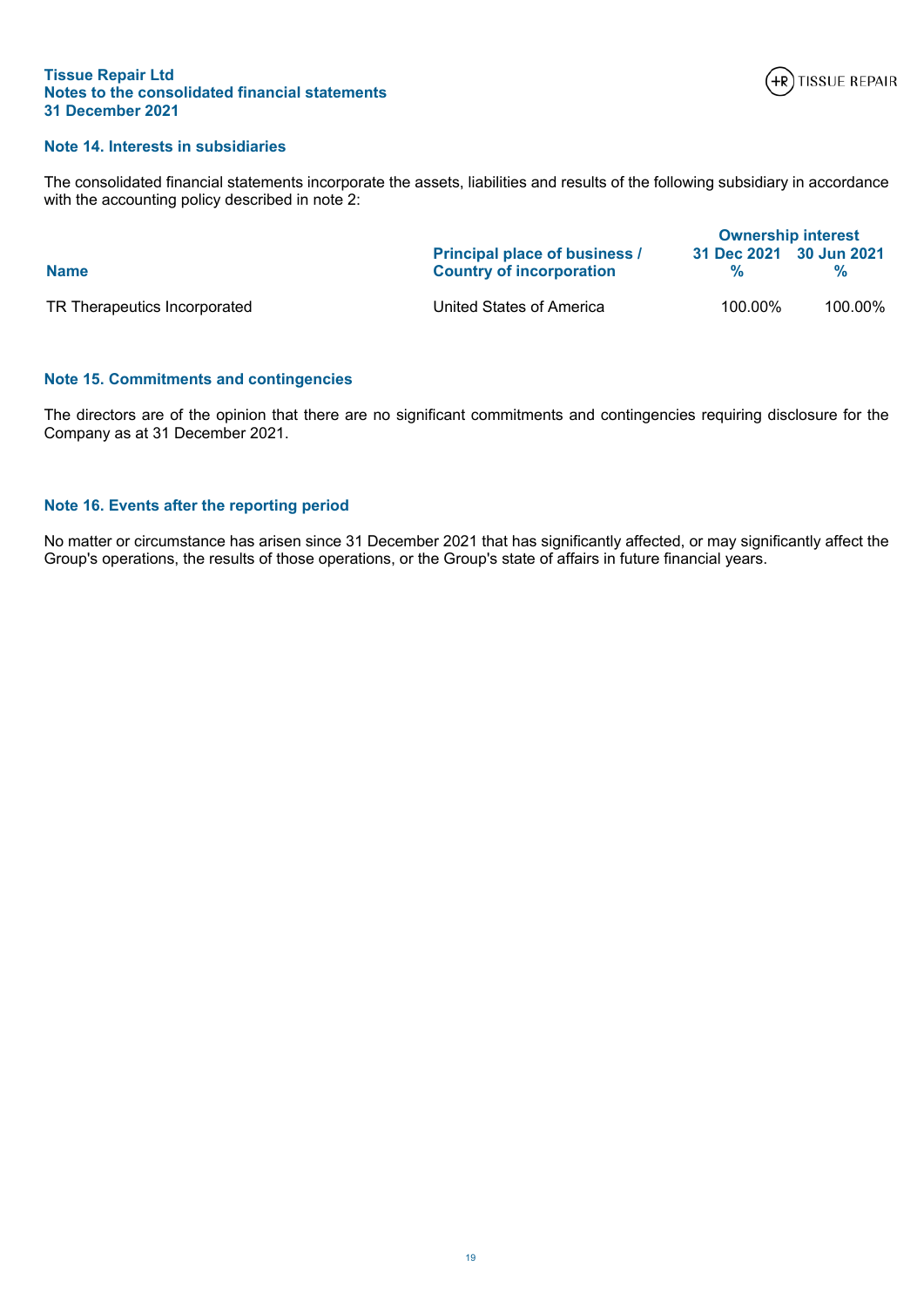# **Tissue Repair Ltd Directors' declaration 31 December 2021**



<span id="page-22-0"></span>In the directors' opinion:

- the attached financial statements and notes comply with the Corporations Act 2001, Australian Accounting Standard AASB 134 'Interim Financial Reporting', the Corporations Regulations 2001 and other mandatory professional reporting requirements;
- the attached financial statements and notes give a true and fair view of the Group's financial position as at 31 December 2021 and of its performance for the financial half-year ended on that date; and
- there are reasonable grounds to believe that the Company will be able to pay its debts as and when they become due and payable.

Signed in accordance with a resolution of directors made pursuant to section 303(5)(a) of the Corporations Act 2001.

On behalf of the directors

\_\_\_\_\_\_\_\_\_\_\_\_\_\_\_\_\_\_\_\_\_\_\_\_\_\_\_

Jack Lowenstein Non-Executive Chair

24 February 2022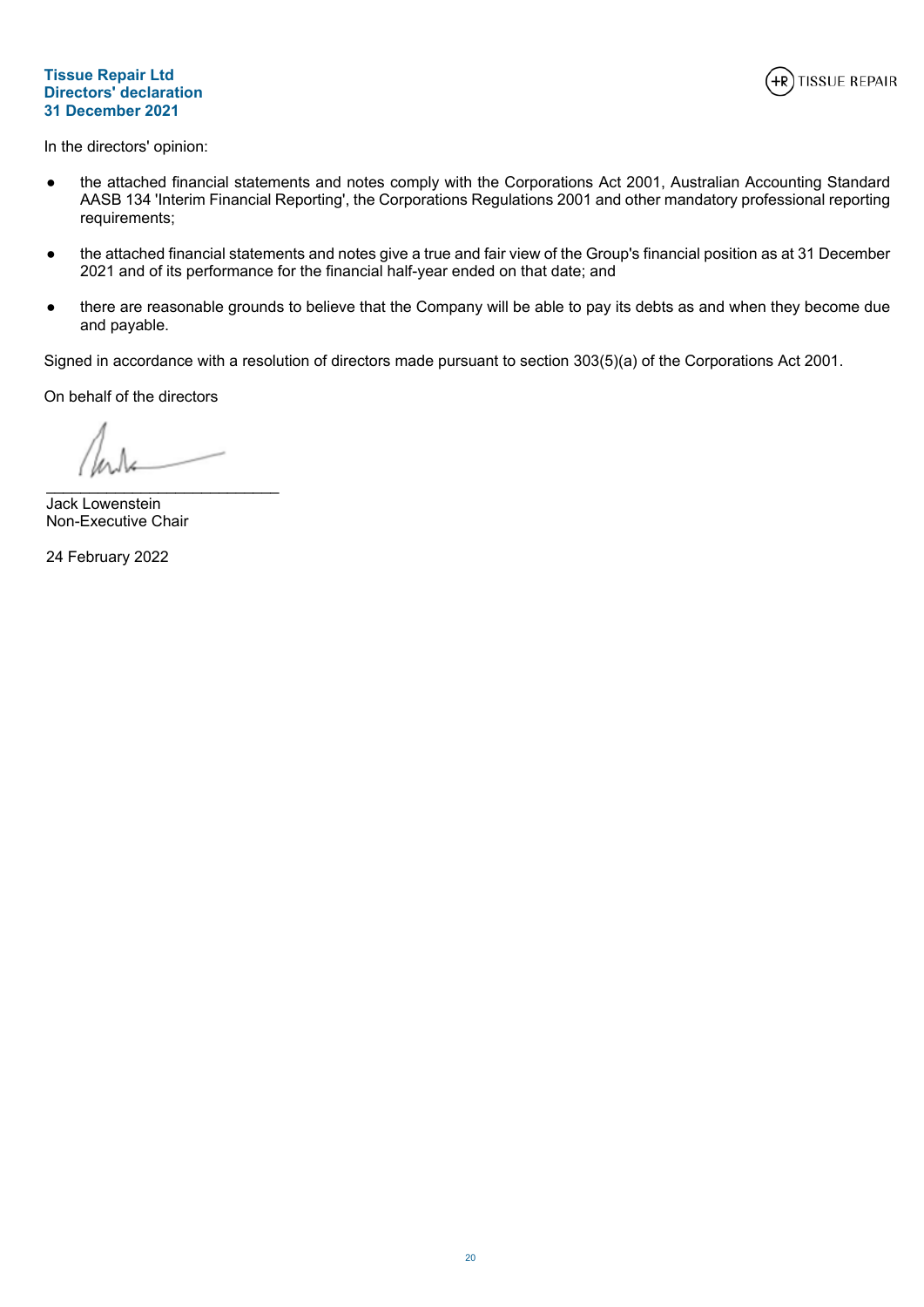

Level 16, Tower 2 Darling Park 201 Sussex Street Sydney NSW 2000

Postal Address GPO Box 1615 Sydney NSW 2001

*p.* +61 2 9221 2099 *e.* sydneypartners@pitcher.com.au

# **Independent Auditor's Review Report To the Members of Tissue Repair Limited ABN 20 158 411 566**

## **Report on the Half-Year Financial Report**

## **Conclusion**

We have reviewed the half-year financial report of Tissue Repair Limited ("the Company") and its controlled entity ("the Group") which comprises the statement of financial position as at 31 December 2021, the statement of profit or loss and other comprehensive income, statement of changes in equity and statement of cash flows for the half-year ended on that date, a summary of significant accounting policies and other explanatory information, and the directors' declaration.

Based on our review, which is not an audit, we have not become aware of any matter that makes us believe that the accompanying half-year financial report of Tissue Repair Limited does not comply with the *Corporations Act 2001* including:

- (a) giving a true and fair view of the Group's financial position as at 31 December 2021 and of its performance for the half-year ended on that date; and
- (b) complying with Accounting Standard AASB 134 *Interim Financial Reporting* and the *Corporations Regulations 2001*.

# **Basis for Conclusion**

We conducted our review in accordance with ASRE 2410 *Review of a Financial Report Performed by the Independent Auditor of the Entity*. Our responsibilities are further described in the *Auditor's Responsibilities for the Review of the Financial Report* section of our report. We are independent of the Company in accordance with the auditor independence requirements of the *Corporations Act 2001* and the ethical requirements of the Accounting Professional and Ethical Standards Board's APES 110 *Code of Ethics for Professional Accountants (including Independence Standards)* ("the Code") that are relevant to our audit of the annual financial report in Australia. We have also fulfilled our other ethical responsibilities in accordance with the Code.

We confirm that the independence declaration required by the *Corporations Act 2001* which has been given to the directors of the Company, would be in the same terms if given to the directors as at the time of this auditor's review report.

# **Responsibility of the Directors for the Financial Report**

The directors of the Company are responsible for the preparation of the half-year financial report that gives a true and fair view in accordance with Australian Accounting Standards and the *Corporations Act 2001* and for such internal control as the directors determine is necessary to enable the preparation of the half-year financial report that gives a true and fair view and is free from material misstatement, whether due to fraud or error.

**Adelaide Brisbane Melbourne Newcastle Perth Sydney**

**Pitcher Partners is an association of independent firms.**

An independent New South Wales Partnership. ABN 17 795 780 962. Liability limited by a scheme approved under Professional<br>Standards Legislation. Pitcher Partners is a member of the global network of Baker Tilly Internation



21